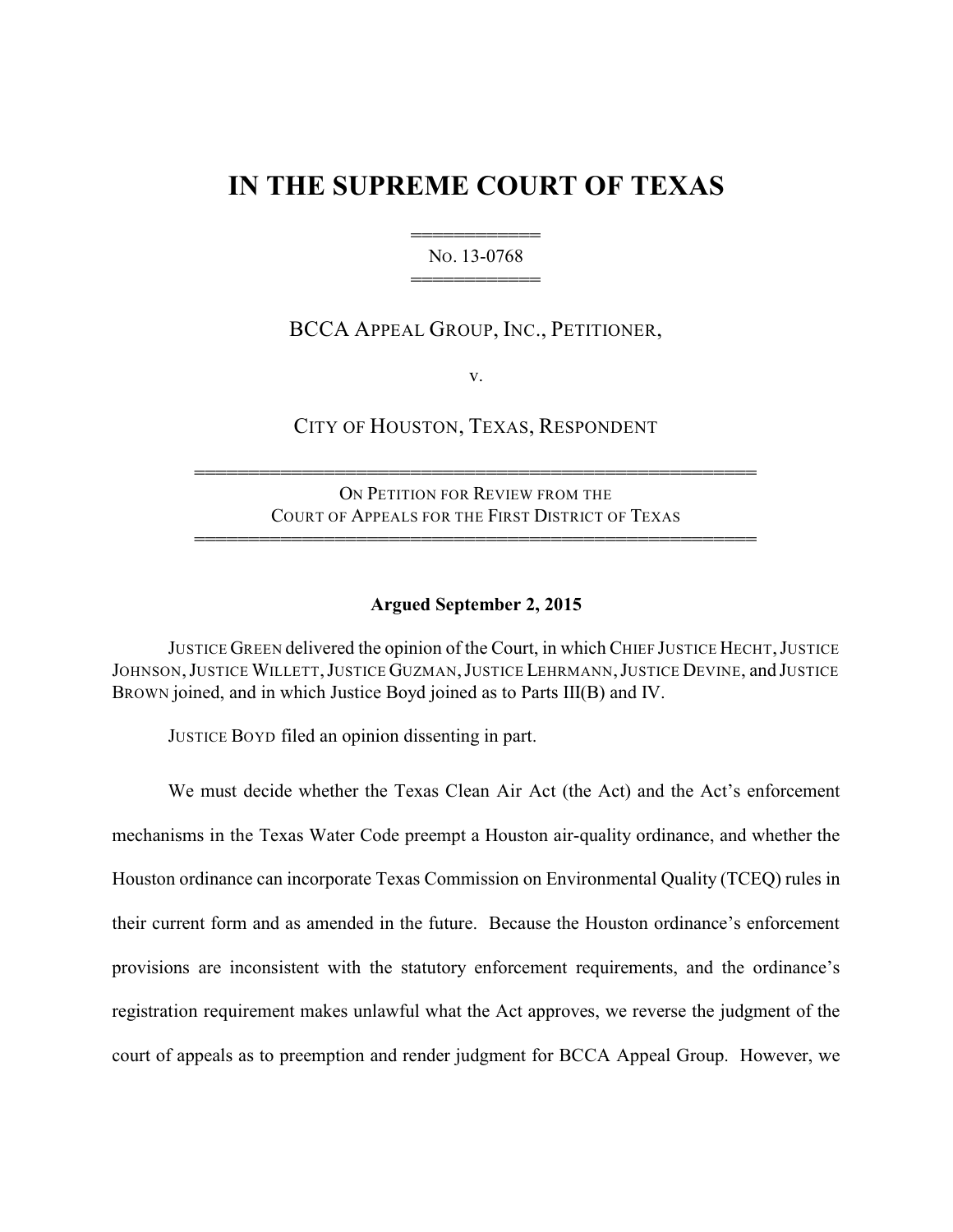conclude that the ordinance's incorporation of TCEQ rules does not violate the nondelegation doctrine of the Texas Constitution and affirm the judgment of the court of appeals in that regard.

## **I. Background**

In 1967, the Texas Legislature enacted the Act, which is now codified as Texas Health and Safety Code Chapter 382. TEX. HEALTH & SAFETY CODE §§ 382.001-.510. The Act empowers the TCEQ to administer and enforce theAct. *Id.*§382.011; TEX.WATER CODE §§ 5.001(2), .013(a)(11). To that end, the Legislature authorized the TCEQ to adopt rules for regulating air quality. TEX. HEALTH & SAFETY CODE § 382.017(a). The TCEQ has promulgated such rules. *See* 30 TEX. ADMIN. CODE §§ 1.1–351.104.

Houston is a home-rule city. *See, e.g.*, *S. Crushed Concrete, LLC v. City of Hous.*, 398 S.W.3d 676, 678 (Tex. 2013). In 1992, the City of Houston enacted an air-quality ordinance to regulate air pollution from facilities that were not already regulated under the Act. HOUSTON, TEX., ORDINANCE 1992-180 (Feb. 19, 1992) (codified as Ordinance § 21-164). Initially, the City contracted and cooperated with the TCEQ to ensure that TCEQ-permitted emissions sources within the City's borders complied with state law. The City inspected emissions sources, referred enforcement cases to the TCEQ, and pursued civil enforcement pursuant to the Water Code. *See* TEX. WATER CODE § 7.351–.360. The City's contract with the TCEQ ended in 2005, as did its cooperative arrangement with the TCEQ, because the City desired to enforce the Act and TCEQ rules on its own "due to what it perceive[d] to be TCEQ's lax enforcement efforts." S.W.3d.,

*See also* Ryan Hackney, *Note: Don't Mess with Houston, Texas: The Clean Air Act and State/Local* 1 *Preemption*, 88 TEX. L. REV. 639, 647 (2010) (quoting Editorial, *Protecting Their Own: Industry Group's Lawsuit Is Latest Effort to Undercut Houston's Enforcement of Clean Air Regulations*, HOUS. CHRON. (Mar. 23, 2008),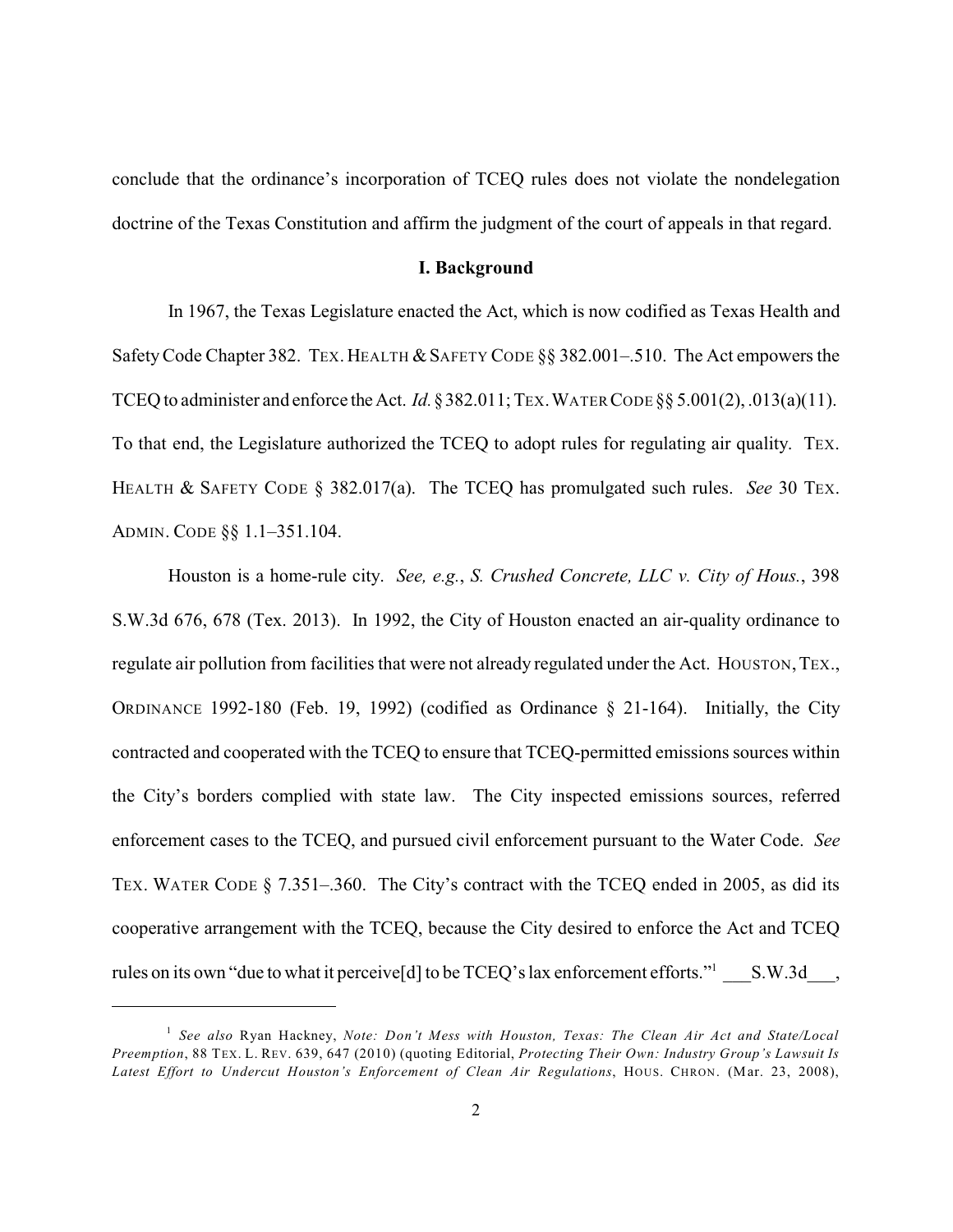\_\_\_ (Tex. App—Houston [1st Dist.] 2013, pet. granted). In 2007, the City amended the 1992 ordinance to establish its own air-quality regulatory-compliance program and adopted a fee schedule to fund the program. HOUSTON, TEX., ORDINANCE 2007-208 (Feb. 14, 2007) (amending Chapter 21 of the Code of Ordinances). The 2007 amendment expanded the 1992 ordinance's scope to include the regulation of facilities and sources subject to TCEQ regulation under the Act and made it "unlawful" to operate a facility inside the City's borders unless the facility was registered with the City. HOUSTON, TEX., CODE OF ORDINANCES ch. 21, art. VI, div. 2, § 21-162(a) (2007). Furthermore, the 2007 amendment incorporated specific TCEQ rules promulgated pursuant to the Act, rather than referring to "air pollution control laws and regulations" generally, as it had previously. *Id.* § 21-164(a). Section 21-164, as amended in 2007, states that certain TCEQ rules are incorporated "as they currently are and as they may be changed from time to time." *Id.*

BCCA Appeal Group members operate integrated chemical manufacturing plants and refineries in the Houston area. Those plants are extensively regulated by the TCEQ pursuant to the Act. *See* TEX. HEALTH & SAFETY CODE §§ 382.011, .023, .051–.059. In February 2008, BCCA Appeal Group filed suit seeking a declaratory judgment that the 2007 amendment is invalid and unenforceable under the Act, the Water Code, and the Texas Constitution.<sup>2</sup> BCCA Appeal Group also sought an injunction against the 2007 amendment's enforcement. On May 7, 2008, while the

http://www.chron.com/opinion/editorials/article/Protecting-their-own-Industry-group-s-lawsuit-is-1665173.php) (noting that, in explaining the City's enactment of the ordinance, the Houston mayor said he would "applaud state and federal regulation if it occurred," but without such regulation, "the city needs to take the actions that it can to protect its citizens").

 $2$  Three BCCA Appeal Group members are subject to the ordinance. The trial court concluded that BCCA Appeal Group has standing to challenge the Ordinance. That ruling was not appealed. \_\_\_ S.W.3d at \_\_\_ n.3.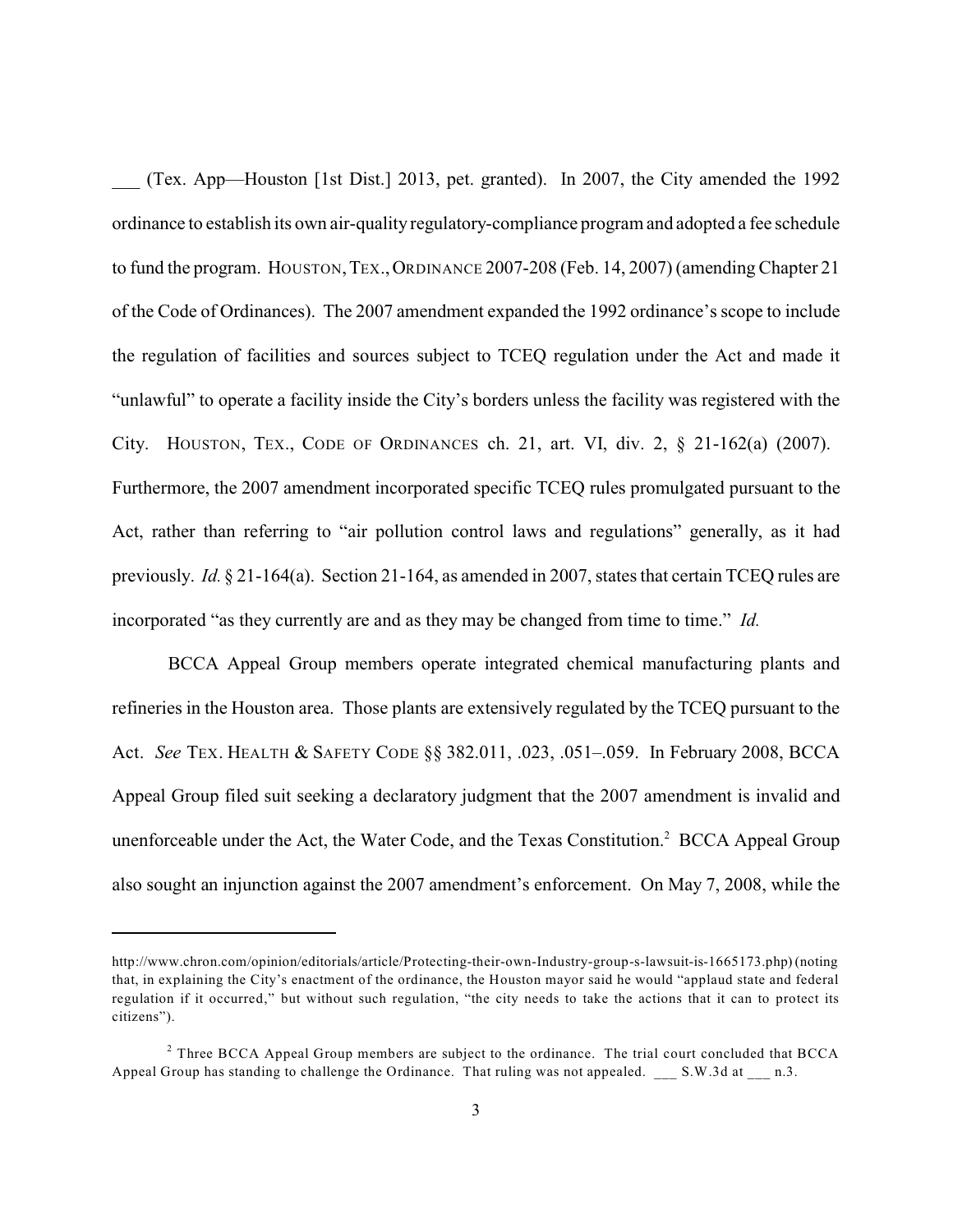suit was pending, the City passed an additional amendment to the air-quality ordinance, providing that a violation of the incorporated TCEQ rules "shall be unlawful."<sup>3</sup> HOUSTON, TEX., ORDINANCE 2008-414 (May 7, 2008). Such violation would be prosecuted in municipal court,<sup>4</sup> with fines between \$250 and \$2,000 per day of violation. *Id.* § 21-164(c), (e), (f). Furthermore, the 2008 amendment made it an "affirmative defense to prosecution under this section that the prosecuted condition or activity has been: (1) Approved or authorized by the Act, state rule or state order; and (2) That the facility is in compliance with any such approval or authorization." *Id.* § 21-164(d). BCCA Appeal Group amended its suit to include a challenge to the 2008 amendment. We refer to the 2007 and 2008 amendments collectively as "the Ordinance."

BCCA Appeal Group and the City filed cross motions for traditional summary judgment. In March 2011, the trial court granted BCCA Appeal Group's motion and denied the City's motion, concluding that the Ordinance violates the Texas Constitution, is preempted by the Act, and is therefore unenforceable. As a result, the trial court granted BCCA Appeal Group's request for an injunction, enjoining the City from enforcing the Ordinance.

The court of appeals reversed the trial court's judgment and rendered judgment in favor of the City, concluding that the Ordinance was consistent with the Act and the Water Code and that the

 $3$  The 2008 amendment replaced the earlier sentence, "Civil, administrative and criminal sanctions imposed by law shall be pursued where violations are determined to exist," with the statement, "It shall be unlawful for any person to operate or cause to be operated any facility that does not comply with [state air pollution control laws]." *Compare* HOUSTON, TEX., ORDINANCE 2007-208, § 21-164(b), *with* HOUSTON, TEX., ORDINANCE 2008-414, § 21-164(c).

<sup>&</sup>lt;sup>4</sup> While the Houston air-quality ordinance does not use the term "municipal court," City guidance documents posted on the City's websites confirm that violations will be prosecuted in municipal court. *See Draft FAQ About the Changes to the City of Houston Air Pollution Abatement Program and Registration Ordinance*, CITY OF HOU. OFFICE OF SUSTAINABILITY, www.greenhoustontx.gov/pdf/ordinance-registration-faq.doc; *Mandated Responsibilities*, HOUS. DEP'T OF HEALTH & HUMAN SERVS. 7 (2014), http://www.houstontx.gov/health/ Mandated\_Responsibilities.pdf.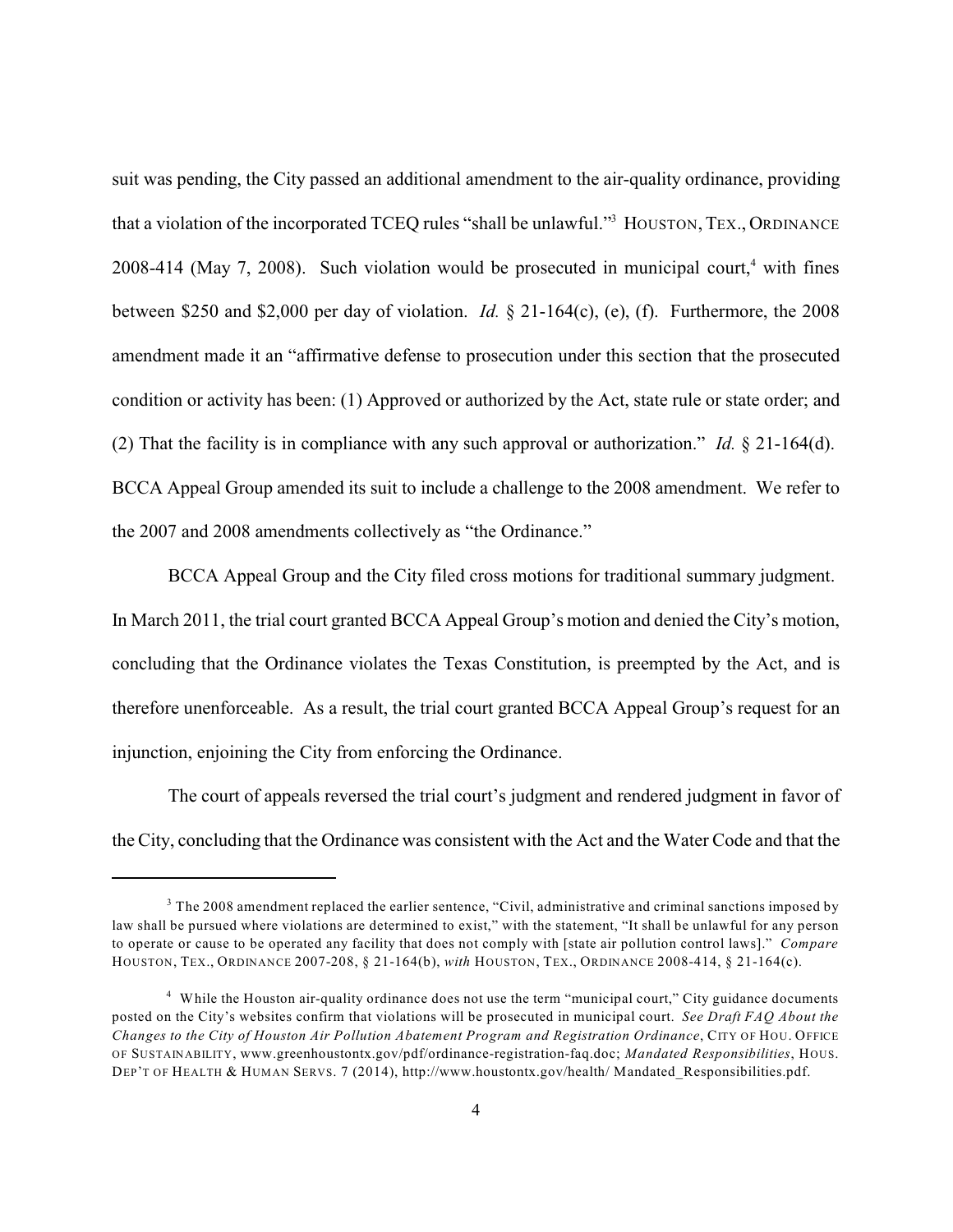Ordinance did not violate the nondelegation doctrine of the Texas Constitution by incorporating TCEQ rules in such a way as to include future amendments. S.W.3d at \_\_\_. In this Court, BCCA Appeal Group asserts the same arguments as it did at the trial court regarding preemption and nondelegation. We first address whether the Ordinance is preempted by the Act and the Water Code. Subsequently, we address the nondelegation doctrine of the Texas Constitution and the Ordinance's incorporation of TCEQ rules.

## **II. Standard of Review**

"When both parties move for summary judgment and the trial court grants one motion and denies the other, as here, we review both sides' summary judgment evidence and render the judgment the trial court should have rendered." *S. Crushed Concrete, LLC*, 398 S.W.3d at 678. Traditional summary judgment is proper when the movant establishes that no genuine issue of material fact exists and the movant is entitled to judgment as a matter of law. TEX. R. CIV. P. 166a(c).

## **A. Powers of a Home-Rule Municipality**

Home-rule cities possess the power of self-government and look to the Legislature not for grants of authority, but only for limitations on their authority. Tex. Loc. Gov't Code  $\S 51.072(a)$ ; *Dall. Merch.'s &Concessionaire's Ass'n v. City of Dall.*, 852 S.W.2d 489, 490–91 (Tex. 1993). The Texas Constitution mandates that no city ordinance "shall contain any provision inconsistent with the Constitution of the State, or of the general laws enacted by the Legislature of this State." TEX. CONST. art. XI, § 5(a). Therefore, a home-rule city's ordinance is unenforceable to the extent that it is inconsistent with the state statute preempting that particular subject matter. *Dall. Merch.'s &*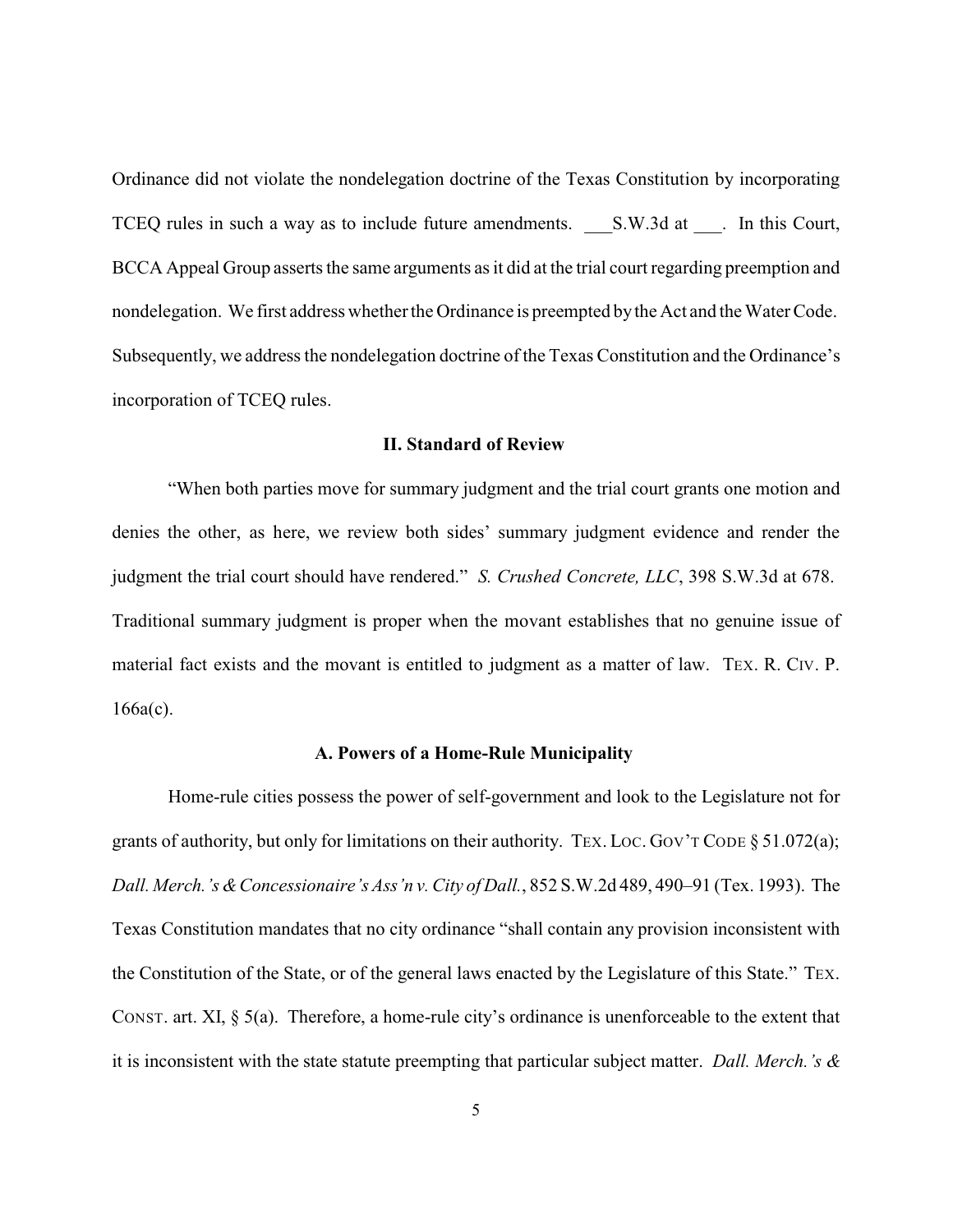*Concessionaire's Ass'n*, 852 S.W.2d at 491. "Of course, a general law and a city ordinance will not be held repugnant to each other if any other reasonable construction leaving both in effect can be reached. In other words, both will be enforced if that be possible under any reasonable construction . . . ." *City of Beaumont v. Fall*, 291 S.W. 202, 206 (Tex. 1927). Furthermore, "[t]he entry of the state into a field of legislation . . . does not automatically preempt that field from city regulation; local regulation, ancillary to and in harmony with the general scope and purpose of the state enactment, is acceptable." *City of Brookside Vill. v. Comeau*, 633 S.W.2d 790, 796 (Tex. 1982).

BCCA Appeal Group argues that the Ordinance is expresslypreempted bysection 382.113(b) of the Act and implicitly preempted by the comprehensive structure of the Act and its Water Code enforcement provisions. In *Lower Colorado River Authority v. City of San Marcos*, we stated that "[a] limitation on the power of home rule cities by general law . . . may be either an express limitation or one arising by implication," but we have never delineated the distinction between the two. 523 S.W.2d 641, 645 (Tex. 1975). Instead, we focus on whether the Legislature's intent to provide a limitation appears with "unmistakable clarity." *See, e.g.*, *Dall. Merch.'s &* 5

<sup>&</sup>lt;sup>5</sup> Federal preemption analysis similarly turns on legislative intent. *Cipollone v. Liggett Group, Inc.*, 505 U.S. 504, 516 (1992).

State law may be preempted in three ways: (1) expressly, by a federal law specifically preempting state law; (2) impliedly, by the scope of a federal law or regulation indicating Congress intended the federal law or regulation to exclusively occupy the field; or (3) impliedly, by the state law conflicting with a federal law or regulation to the extent it is impossible to comply with both or by the state law obstructing Congress's objectives as reflected by the federal law.

*BIC Pen Corp. v. Carter*, 346 S.W.3d 533, 537 (Tex. 2011). While federal preemption law provides more fully developed standards for analysis of express and implied preemption, federal preemption is a distinct body of case law that this Court has not directly relied on when analyzing whether a statute preempts a city's ordinance.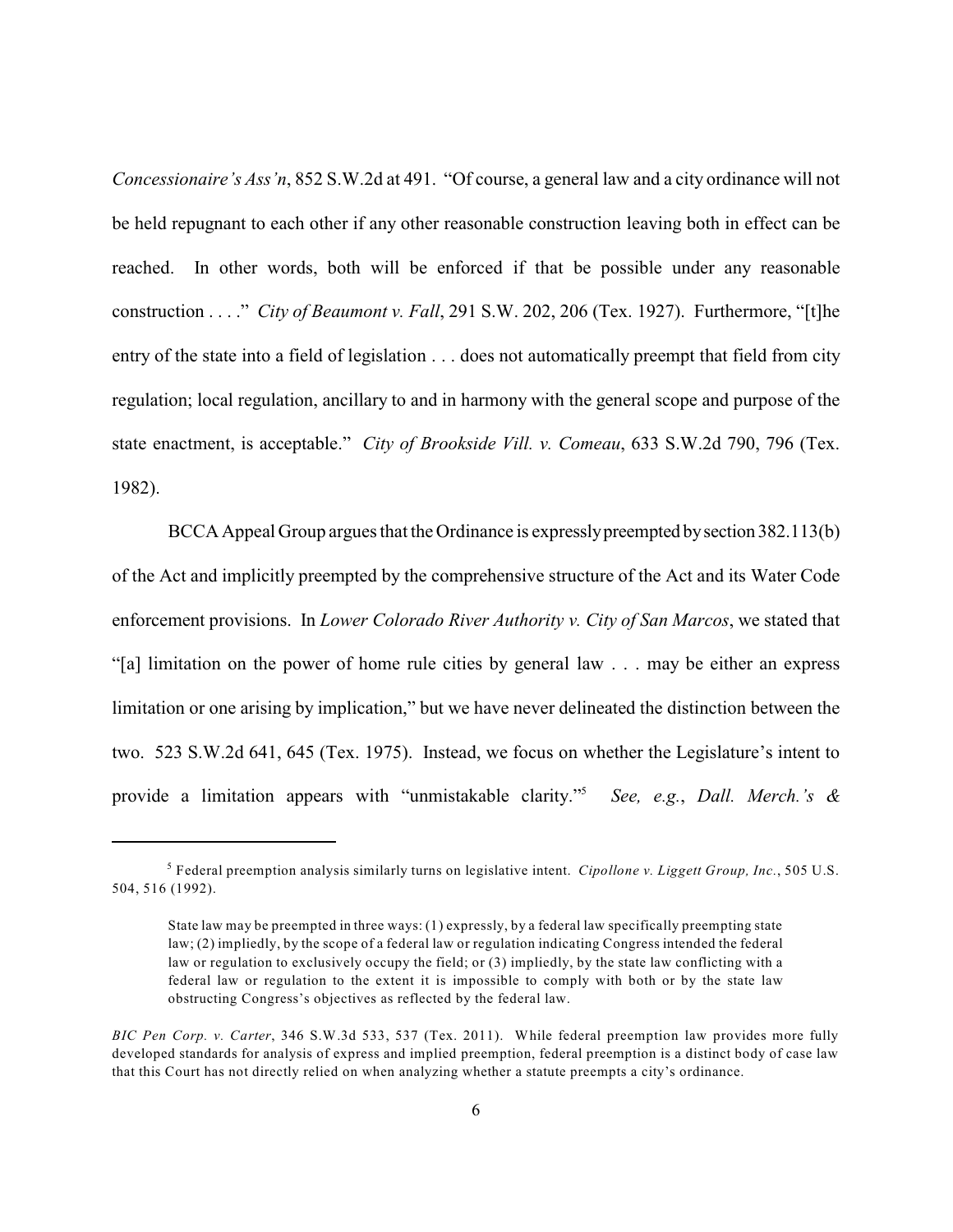*Concessionaire's Ass'n*, 852 S.W.2d at 491, 494 (stating "if the Legislature chooses to preempt a subject matter . . . it must do so with unmistakable clarity," and concluding "the express language of [the statute] compels this court to give effect to the Legislature's clear intent—the Ordinance is preempted"); *Tyra v. City of Hous.*, 822 S.W.2d 626, 628 (Tex. 1991) (stating "the [L]egislature must express its intent [to withdraw a subject from a home-rule city's domain] in clear and unmistakable language," and concluding "[t]he language of [the statute] is both clear and unmistakable"). Because the critical inquiry in determining whether an ordinance is preempted is whether the Legislature expressed its preemptive intent through clear and unmistakable language, we begin with statutory construction analysis. *See* TEX. CONST. art. XI, § 5(a); *Dall. Merch.'s & Concessionaire's Ass'n*, 852 S.W.2d at 491.

## **B. Statutory Construction**

We review statutory construction de novo. *Crosstex Energy Servs., L.P. v. Pro Plus, Inc.*, 430 S.W.3d 384, 389 (Tex. 2014). "In construing statutes our primary objective is to give effect to the Legislature's intent." *Tex. Lottery Comm'n v. First State Bank of DeQueen*, 325 S.W.3d 628, 635 (Tex. 2010). We initially look to the plain meaning of the text as the sole expression of legislative intent, "unless the Legislature has supplied a different meaning by definition, a different meaning is apparent from the context, or applying the plain meaning would lead to absurd results." *Abutahoun v. Dow Chem. Co.*, 463 S.W.3d 42, 46 (Tex. 2015) (citing *Tex. Lottery Comm'n*, 325 S.W.3d at 635).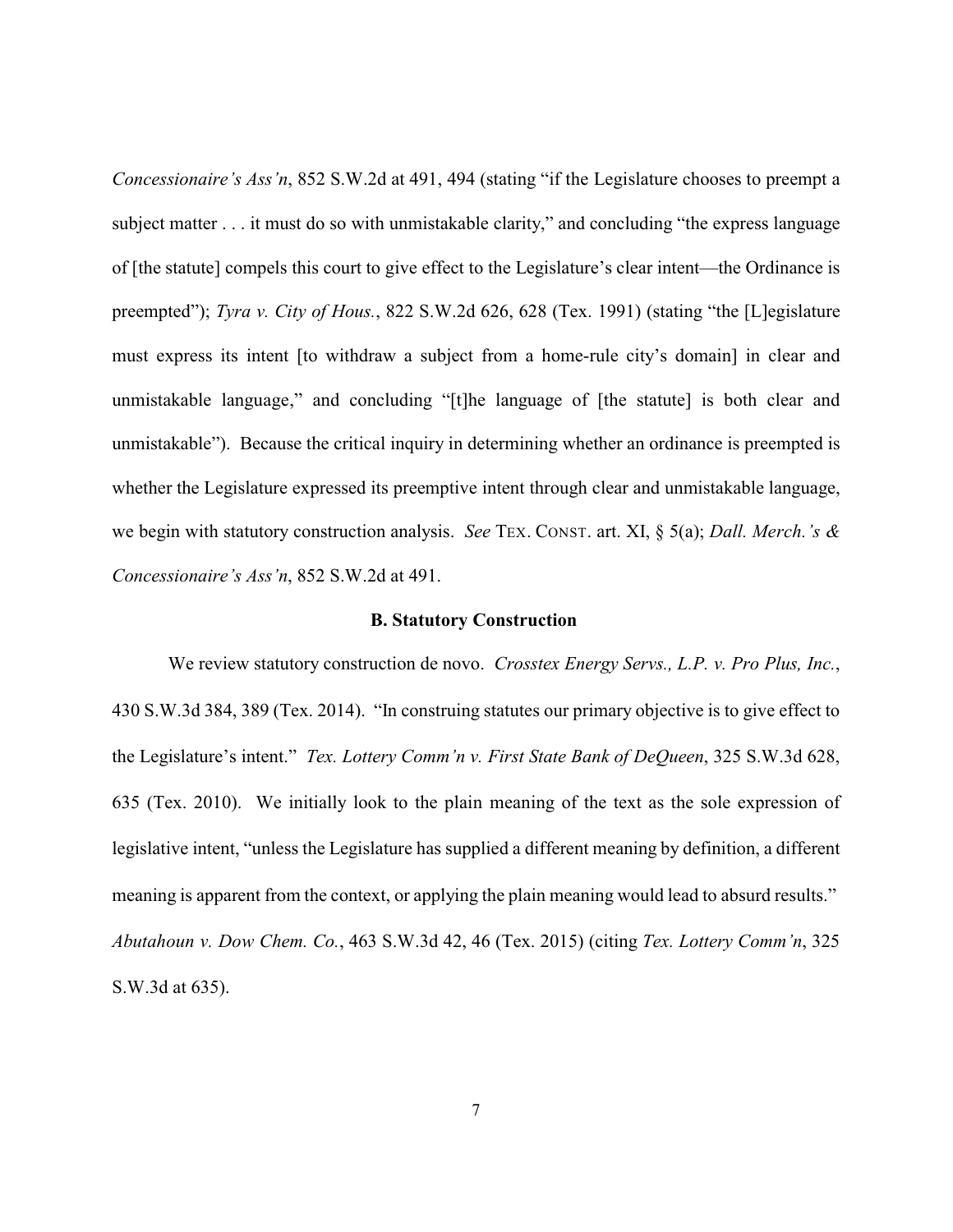## **III. Ordinance Preemption**

BCCA Appeal Group contends that the following parts of the Ordinance are preempted: (1) the Ordinance's enforcement mechanism in section 21-164(c) through (f); and (2) the Ordinance's registration requirement, the corresponding fee, and the definition of a "facility," which establishes who must register. *See* HOUSTON, TEX., CODE OF ORDINANCES, § 21-161(a) ("facility"), -162, -163, -164(c)–(f), -166. The Ordinance is preempted only to the extent that it is inconsistent with state law. *Dall. Merch.'s & Concessionaire's Ass'n*, 852 S.W.2d at 492. Furthermore, "[w]hen an ordinance contains an express severability clause, the severability clause prevails when interpreting the ordinance." *City of Hous. v. Bates*, 406 S.W.3d 539, 549 (Tex. 2013) (citing TEX. GOV'T CODE § 311.032(a), which states: "If any statute contains a provision for severability, that provision prevails in interpreting that statute."). The Ordinance contains an express severability clause.<sup>6</sup> Therefore, any provisions that are preempted do not affect the validity of the remaining portions of the Ordinance or any other ordinances. HOUSTON, TEX., CODE OF ORDINANCES ch. 1, § 1-8; *see Bates*, 406 S.W.3d at 549.

 $6$  The Ordinance's severability clause states:

The sections, paragraphs, sentences, clauses and phrases of this Code are severable, and if any phrase, clause, sentence, paragraph or section of this Code shall be declared unconstitutional by the valid judgment or decree of any court of competent jurisdiction, such unconstitutionality shall not affect any of the remaining phrases, clauses, sentences, paragraphs and sections of this Code.

HOUSTON, TEX., CODE OF ORDINANCES ch. 1, § 1-8.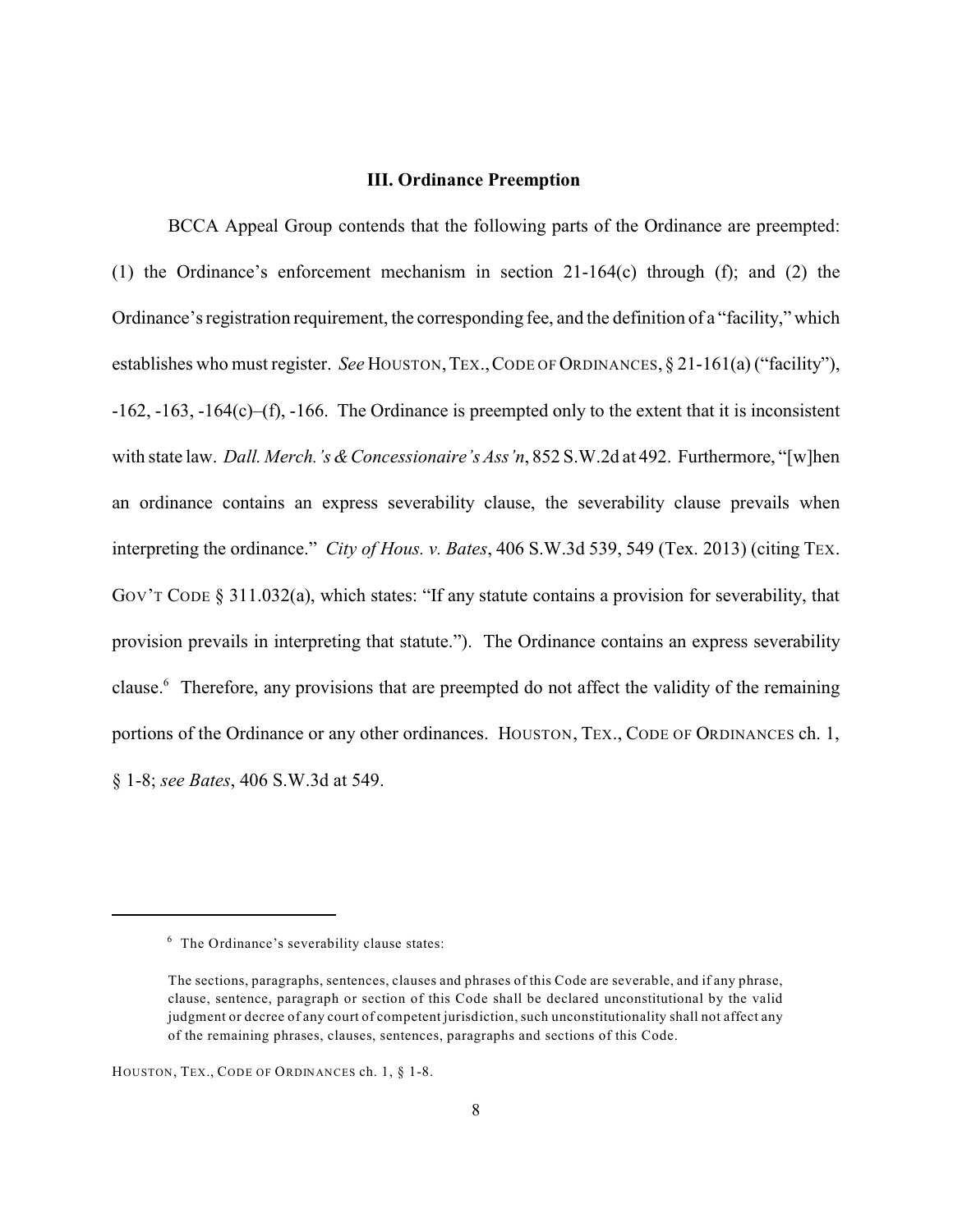## **A. Enforcement Mechanisms**

BCCA Appeal Group asserts that the Act and the Water Code lay out a comprehensive enforcement regime, endow the TCEQ with substantial statewide authority and discretion, and specifically address how cities may participate in enforcement. BCCA Appeal Group argues that the Ordinance's parallel enforcement mechanism is inconsistent and thus preempted. We agree.

## **1. The Statutory Regime**

The Act and Chapter 7 of the Water Code operate together to provide the enforcement mechanisms for a violation of the Act, TCEQ rule, order, or permit at both the state and local government levels. The Act provides:

(a) [A] municipality has the powers and rights as are otherwise vested by law in the municipality to:

(1) abate a nuisance; and

(2) *enact and enforce* an ordinance for the control and abatement of air pollution, or any other ordinance, *not inconsistent with this chapter or the commission's rules or orders*.

(b) An ordinance enacted by a municipality must be *consistent* with this chapter and the commission's rules and orders . . . .

TEX. HEALTH & SAFETY CODE § 382.113 (emphasis added).<sup>7</sup> Thus, the Act expressly recognizes a municipality's powerto enact and enforce an ordinance, but such an ordinance cannot be inconsistent with the statutory provisions or TCEQ rules or orders. *Id.* In analyzing the statutory provisions for

 $^7$  The Water Code defines "Commission" as the Texas Natural Resource Conservation Commission (TNRCC), but TNRCC's name was changed to TCEQ as part of the agency's 2001 sunset review. *See* TEX. WATER CODE § 7.001(1); Act of May 28, 2001, 77th Leg., R.S., ch. 965, § 18.01, 2001 Tex. Gen. Laws 1985; *see FPL Farming Ltd. v. Envtl. Processing Sys., L.C.*, 351 S.W.3d 306, 308 n.2 (Tex. 2011).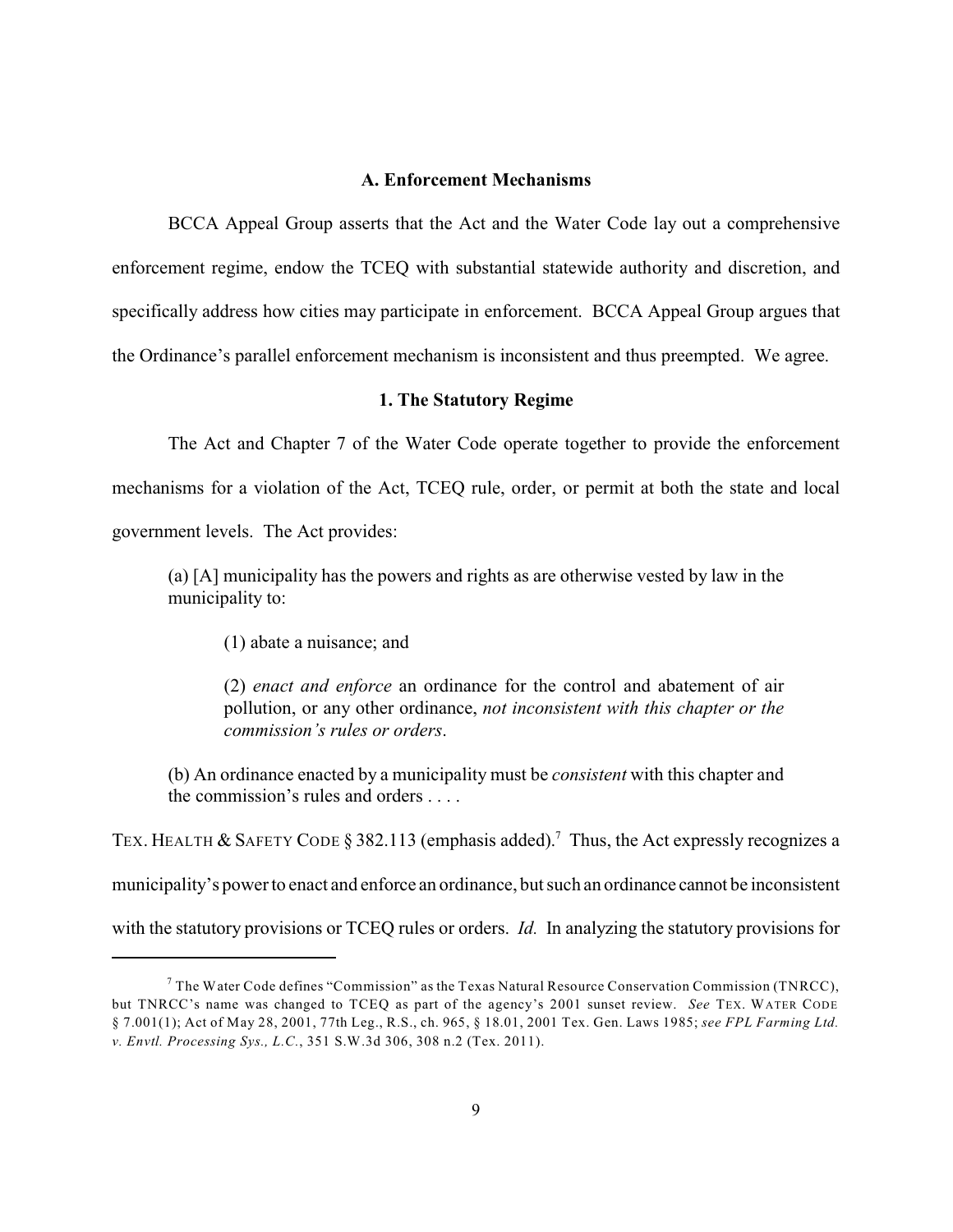our preemption analysis, we look to the Act itself as well as Chapter 7 of the Water Code, which establishes how the Act is enforced. *See* TEX. HEALTH & SAFETY CODE § 382.011; TEX. WATER CODE § 7.002 (providing that "[t]he [TCEQ] may initiate an action under this chapter to enforce provisions of this code and the Health and Safety Code [which encompasses the Act]"). We must determine whether the Act and the Water Code reflect unmistakably clear legislative intent to limit the City's authority to enact an ordinance to enforce the state air-quality standards and, if so, whether the Ordinance's enforcement provisions are inconsistent with the statutory provisions. *See* TEX. CONST. art. XI, § 5(a) (providing that no city ordinance "shall contain any provision inconsistent with the Constitution of the State, or of the general laws enacted by the Legislature of this State"); *Lower Colo. River Auth.*, 523 S.W.2d at 645 (quoting*City of Sweetwater v. Geron*, 380 S.W.2d 550, 552 (Tex. 1964), which states: "The intention of the Legislature to impose such limitations must 'appear with unmistakable clarity.'").

Chapter 7 of the Water Code provides that the TCEQ may pursue violations of the Act, TCEQ rules or orders, or a TCEQ-issued permit by assessing administrative penalties or authorizing a civil or criminal action. TEX. WATER CODE §§ 7.002, .051, .073, .101–.102, .105, .203. In each circumstance, the TCEQ is afforded great discretion to evaluate the violation and determine the appropriate penalty or remedy. *Id.* §§ 7.002, .053, .203; *see* TEX. HEALTH & SAFETY CODE § 382.025(a) ("If the [TCEQ] determines that air pollution exists, the [TCEQ] may order any action indicated by the circumstances to control the condition."). The Legislature has charged the TCEQ with the responsibility for administering the Act and has given the TCEQ "the powers necessary or convenient to carry out its responsibilities." TEX. HEALTH & SAFETY CODE  $\S$  382.011(c).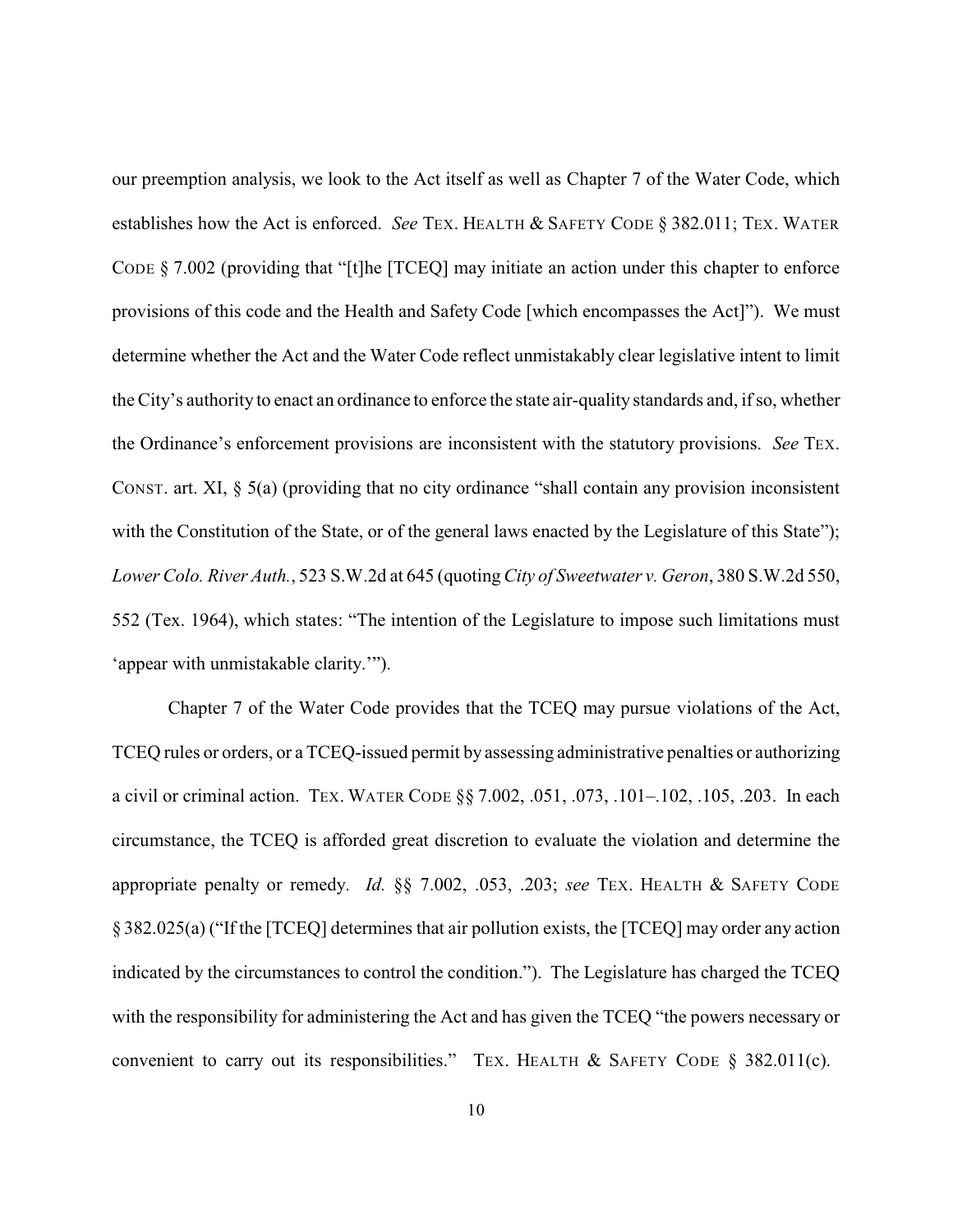Furthermore, as Governor Greg Abbott explained in his amicus brief, the TCEQ often seeks voluntary remediation and compliance without referring the alleged violation to the TCEQ's enforcement division, which can be the most effective way to achieve remediation and long-term compliance.

The TCEQ may, on its own accord, seek civil remedies through an action brought by the attorney general. *See* TEX.WATER CODE § 7.002 (TCEQ enforcement authority); *id.* §§ 7.101–.111 ("Subchapter D: Civil Penalties"). Alternatively, in a subchapter titled "Suit by Others," the Water Code authorizes a local government, though its own attorney, to institute a civil suit in district court for injunctive relief, civil penalty, or both, against a person who committed a violation. *Id.* § 7.351. To do so, the local government's governing body must first adopt a resolution authorizing the exercise of this power, and the TCEQ must be joined as a "necessary and indispensable party." *Id.* §§ 7.352–.353. The Legislature thus allows a city to bring an action while still ensuring the TCEQ's involvement in the civil enforcement proceedings.<sup>8</sup>

If a municipality has not instituted a lawsuit under the above provisions, the TCEQ may assess an administrative penalty against the person who violated the Act, a TCEQ rule or order, or a permit issued by the TCEQ under the Act. *Id.* § 7.051(a). Section 7.073 of the Water Code states: "If a person violates any statute or rule within the [TCEQ's] jurisdiction, the [TCEQ] may: (1) assess

 $\delta$  Local governments, such as the City, may also participate in enforcement through entering a public or private property to inspect air emissions and sharing the results of its inspections with the TCEQ when the TCEQ requests such information; entering into cooperative agreements with the TCEQ or other local governments for the performance of airquality management, inspection, enforcement, technical aid, and education and to transfer money for any of those purposes; making recommendations to the TCEQ and petitioning the agency for rulemaking; and appealing a ruling, order, decision, or other act of the TCEQ by filing a petition in the district court of Travis County. TEX. HEALTH  $\&$ SAFETY CODE §§ 382.032(a), .0622(d), 111, .112, .115. The City's prior contract with the TCEQ included these functions.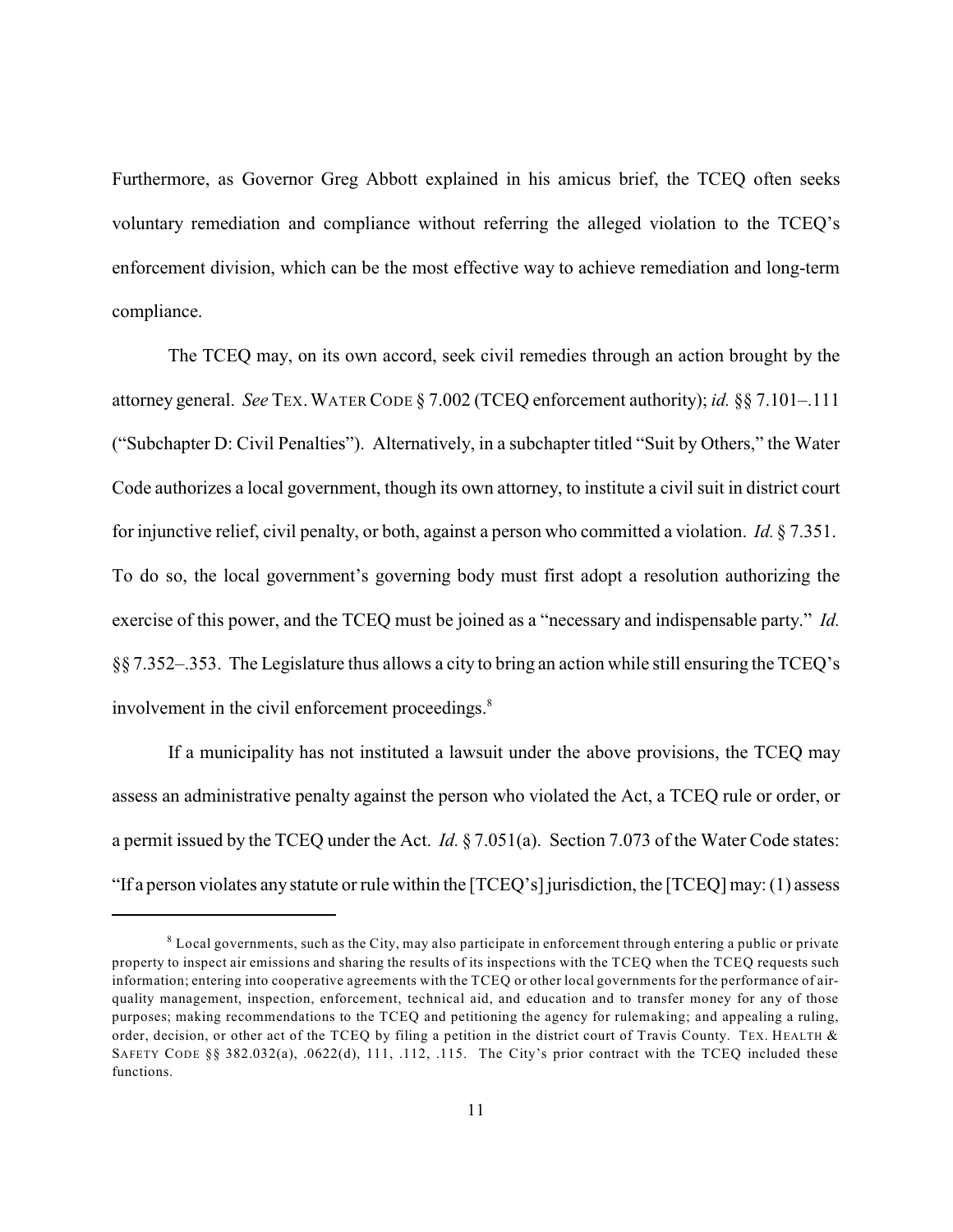against the person an administrative penalty under this subchapter; and (2) order the person to take corrective action." *Id.* § 7.073. The TCEQ may conduct a hearing and, by order, may: (1) find that a violation has occurred and assess a penalty; (2) find that a violation has occurred but that a penalty should not be assessed; or (3) find that no violation has occurred. *Id.* § 7.058; *See* TEX. HEALTH & SAFETY CODE § 382.023(b). Therefore, the TCEQ need not assess a penalty, even if it finds a violation. In determining whether a penalty should be assessed, the TCEQ must consider factors that include the nature, circumstances, extent, and gravity of the prohibited act; the history and extent of previous violations; the degree of culpability of the alleged violator; the demonstrated good faith of the alleged violator; the economic benefit gained through the violation; the amount necessaryto deter future violations; and "*any other matters that justice may require.*" TEX. WATER CODE §§ 7.053 (emphasis added), .058. In classifying a site's compliance history, the TCEQ's executive director categorizes violations as of major, moderate, or minor significance. 30 TEX.ADMIN.CODE § 60.2(a), (d). A "major violation" includes "any violation included in a criminal conviction, which required the prosecutor to prove a culpable mental state or a level of intent to secure the conviction." *Id.*  $§ 60.2(d)(1)(E)$ . Thus, the TCEQ has the authority to determine whether a violation has in fact occurred and the discretion to decide whether that violation warrants an administrative penalty, considering various factors, including prior criminal history. If the TCEQ assesses an administrative penalty, payment of such penalty "is full and complete satisfaction of the violation for which the penalty is assessed and precludes any other civil or criminal penalty for the same violation." TEX. WATER CODE § 7.068. In that instance, no other action can be sustained against the violator. *See id.* In summary, a local government may institute a civil suit in accordance with the statute, but if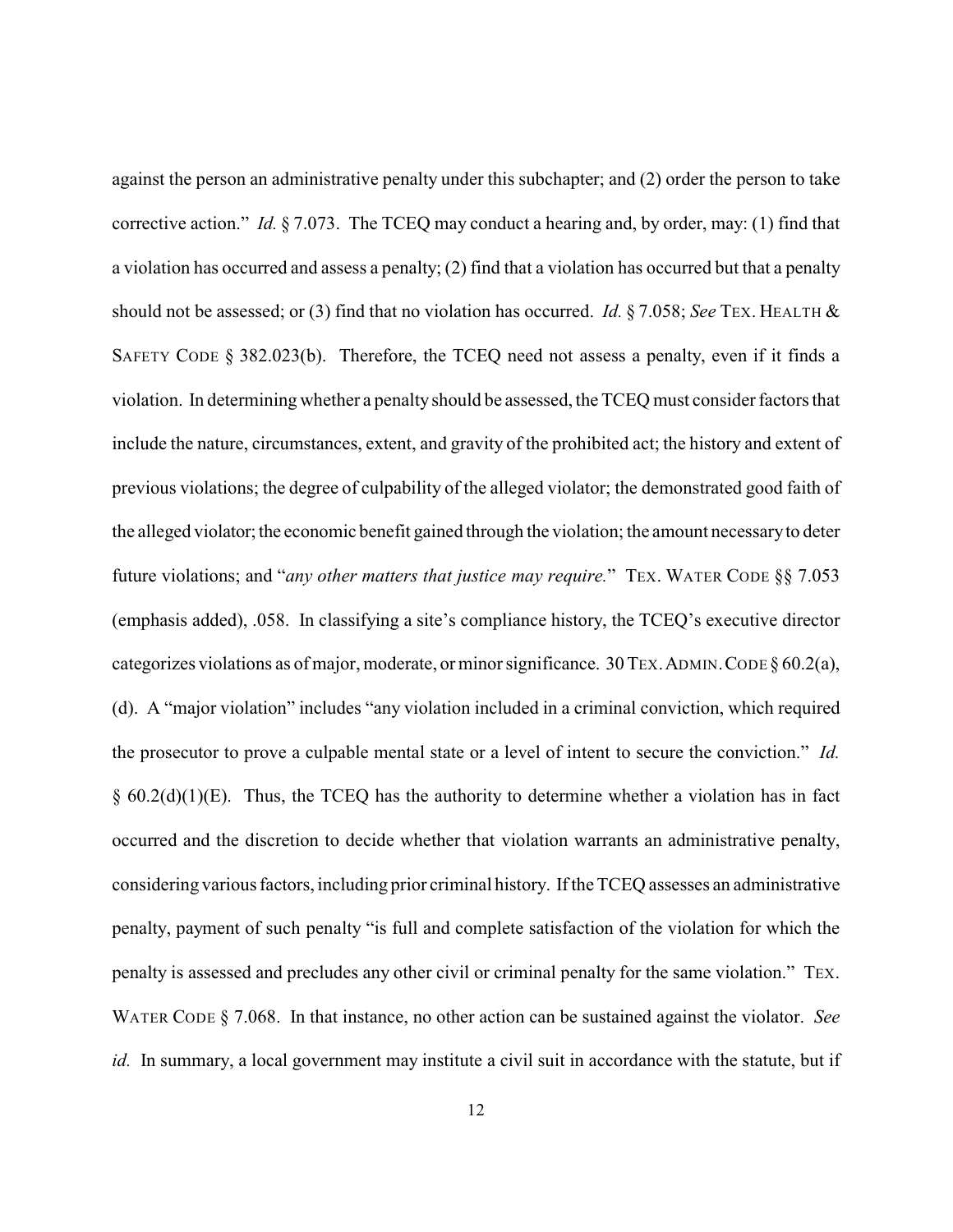it does not and the TCEQ assesses an administrative penalty, the local government is precluded from any further action. *See id.* §§ 7.051(a), .068.

Regarding criminal enforcement, the Water Code provides that "[a] person commits an offense if the person intentionally or knowingly, with respect to the person's conduct, violates" various air permitting statutes or "an order, permit, or exemption issued or a rule adopted under [the Act, in] Chapter 382, Health and Safety Code." *Id.* § 7.177(a); *see id.* § 7.203 (relating to criminal prosecution of a permit-holder's alleged violation of the Act, TCEQ rules promulgated under the Act, or TCEQ orders or permits); § 7.001(2) (defining "permit" to include a "license, certificate, registration, approval, or other form of authorization"). Each day of such conduct constitutes a separate offense, and such offenses are punishable by specific fines or confinement periods, as imposed under the statutes creating the offense. *Id.* §§ 7.186, .187(a). Before a peace officer may refer an alleged violation to a prosecuting attorney, the peace officer "shall notify the [TCEQ] in writing of the alleged criminal environmental violation and include with the notification a report describing the facts and circumstances of the alleged criminal environmental violation." *Id.* § 7.203(b); *see* TEX.CODECRIM.PROC. art. 2.12 (defining "peace officers"). As soon as practicable and no later than forty-five days after receiving that notice, the TCEQ "shall evaluate the report and determine whether an alleged environmental violation exists and whether administrative or civil remedies would adequately and appropriately address the alleged environmental violation." TEX. WATER CODE  $\S 7.203(c)$ . In deciding whether administrative or civil remedies would be appropriate, the TCEQ shall consider the factors listed in section 7.053 of the Water Code. *Id.* §§ 7.053, .203. If the TCEQ determines that civil or administrative remedies are appropriate, the TCEQ shall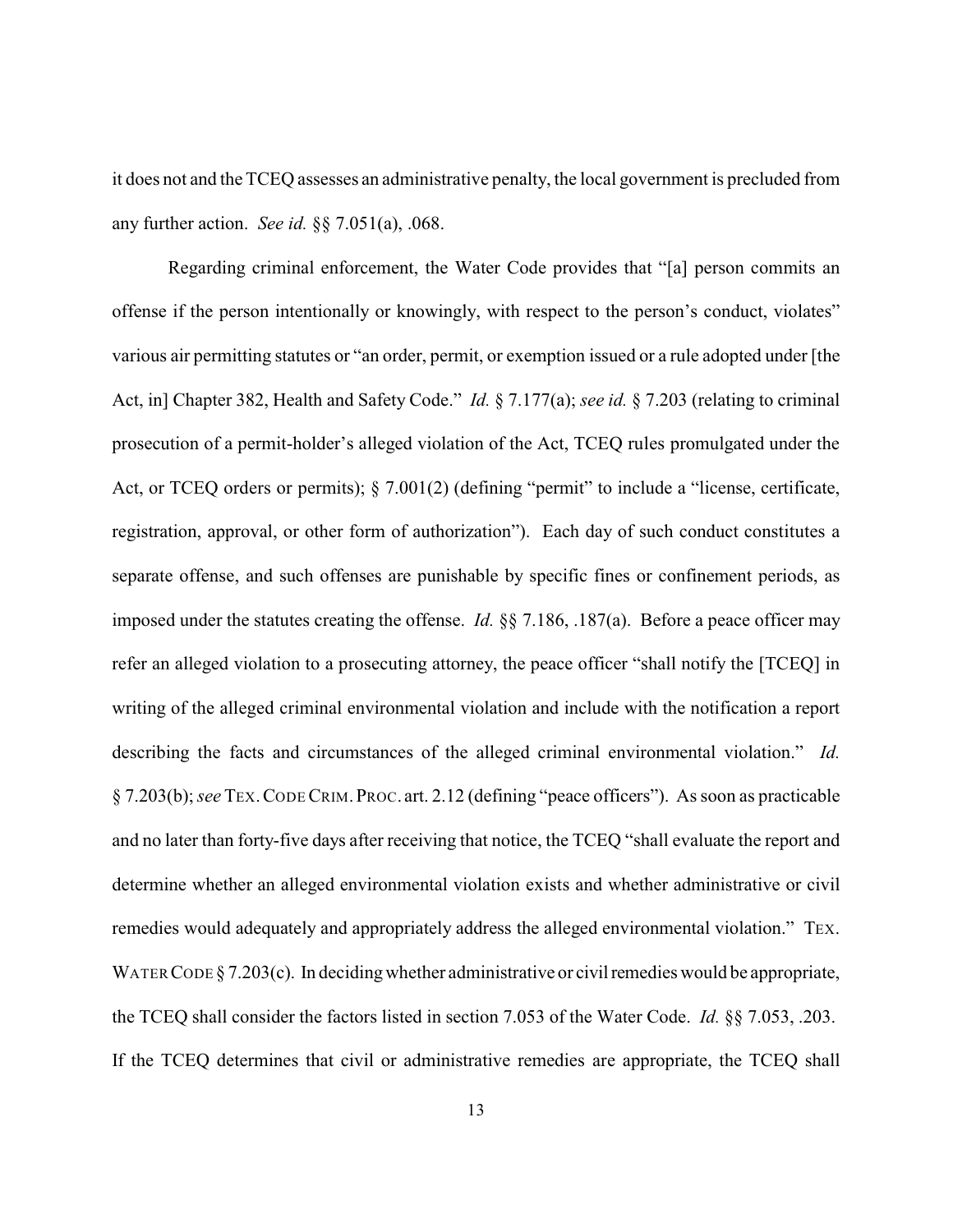provide written notice to the peace officer "that the alleged environmental violation is to be resolved through administrative or civil means by the appropriate authorities." *Id.* § 7.203(d). If the TCEQ does not make a determination in forty-five days, or determines that an alleged violation exists and administrative or civil remedies are inadequate or inappropriate and provides notice to the peace office recommending criminal prosecution, only then may the prosecuting attorney proceed with criminal prosecution against the permit-holder. *Id.* § 7.203(c), (d) ("A prosecuting attorneymay not prosecute an alleged violation if the [TCEQ] determines that administrative or civil remedies are adequate and appropriate."). Thus, the statute mandates administrative and civil remedies whenever possible, and the TCEQ is charged with the discretion to make that determination before any criminal proceeding may move forward. *See id.*

#### **2. The Ordinance**

The Ordinance incorporates by reference the TCEQ's regulatory standards adopted pursuant to the Act. HOUSTON, TEX., CODE OF ORDINANCES ch. 21, art. VI, div. 2, § 21-164(a). The Ordinance makes it "unlawful for any person to operate or cause to be operated any facility that does not comply with the requirements in [the incorporated TCEQ rules]" and mandates that a

[v]iolation of this section shall be punishable upon first conviction by a fine of not less than \$250.00 nor more than \$1,000.00. If the violator has been previously convicted under this section, a violation of this section shall be punishable by a fine of not less than \$1,000.00 nor more than \$2,000.00.

*Id.* § 21-164(c), (e). Under the Houston municipal code, a culpable mental state is required to secure a conviction:

When in this Code or in any ordinance of the city an act is . . . made or declared to be unlawful . . . , yet no culpable mental state is prescribed as an element necessary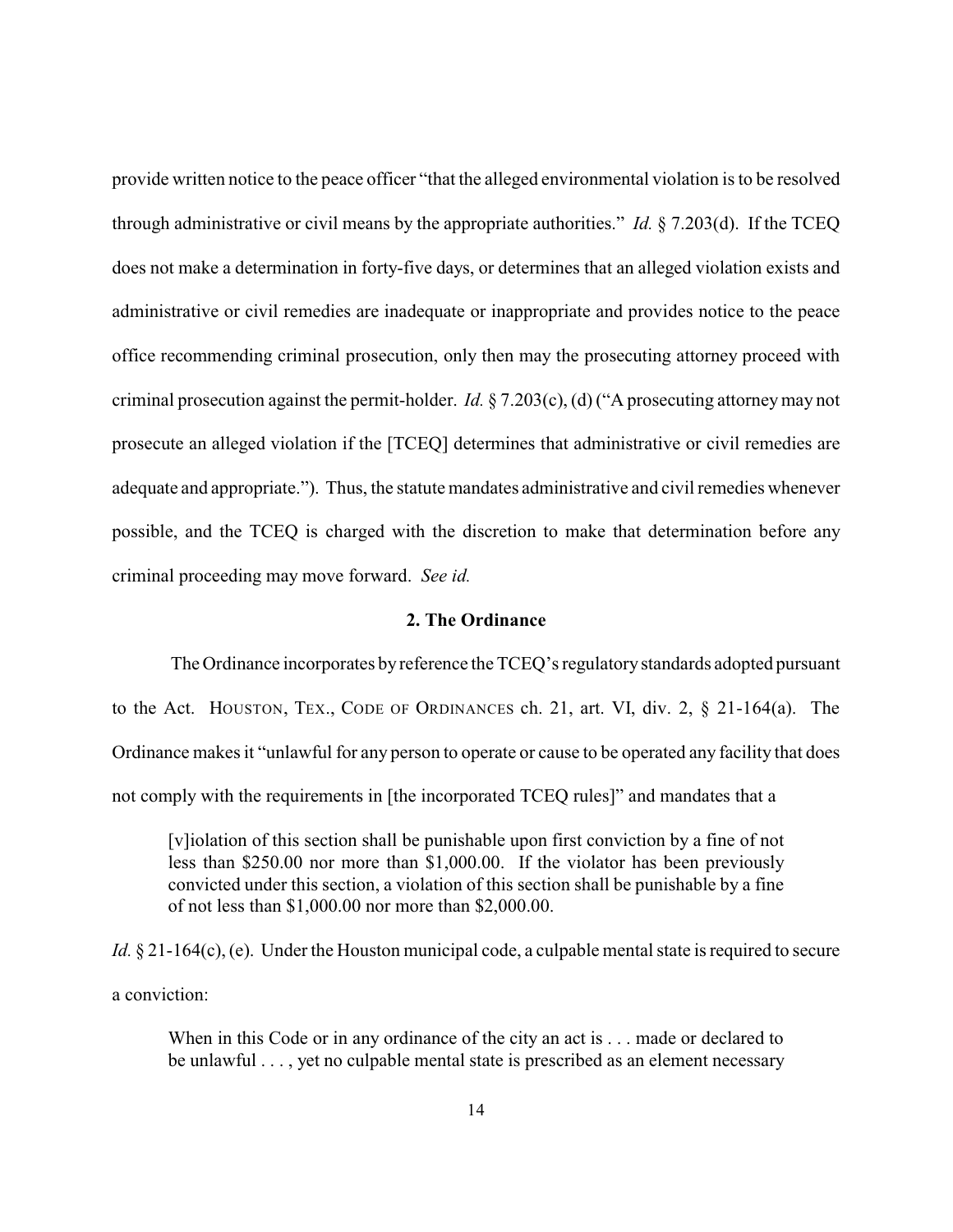for conviction of that unlawful act, then a person shall be considered to have committed an unlawful act if it can be shown that he acted with knowledge with respect to the nature of his conduct or to circumstances surrounding his conduct.

*Id.* § 1-6(b); *see* TEX. PENAL CODE § 6.02(f) ("An offense defined by municipal ordinance . . . may not dispense with the requirement of a culpable mental state if the offense is punishable by a fine exceeding [\$500.00]."). The Ordinance thus treats any violation of the incorporated TCEQ rules as a criminal matter requiring a culpable mental state, to be resolved in municipal court.

## **3. Analysis**

We must determine whether a legislative limitation on a home-rule municipality's power to enforce state air-quality standards by ordinance appears with "unmistakable clarity." *Lower Colo. River Auth.*, 523 S.W.2d at 645. To do so, we must ascertain the Legislature's intent, starting with the plain language of the statute and by viewing the statute as a whole, not just as specific provisions in isolation. *See Tyra*, 822 S.W.2d at 628 (analyzing plain language of the statute); *State v. Associated Metals & Minerals Corp.*, 635 S.W.2d 407, 410 (Tex. 1982) (reading the statute as a whole). In analyzing preemptive intent, we thus consider the Act together with the Water Code provisions for enforcement of the Act. *See* TEX. WATER CODE § 7.002 (providing that "[t]he [TCEQ] may initiate an action under this chapter to enforce provisions of this code and the Health and SafetyCode [which encompasses the Act]"); *Associated Metals & Minerals Corp.*, 635 S.W.2d at 409–10 (reading the predecessor to the Act as a whole and concluding that the Legislature intended for the Texas Air Control Board—predecessor agency to the TCEQ—to have the sole authority to issue permits and set emission ceilings); *see also City of Weslaco v. Melton*, 308 S.W.2d 18, 19–20 (Tex. 1957) (explaining that "[t]he statute itself demonstrates the intention on the part of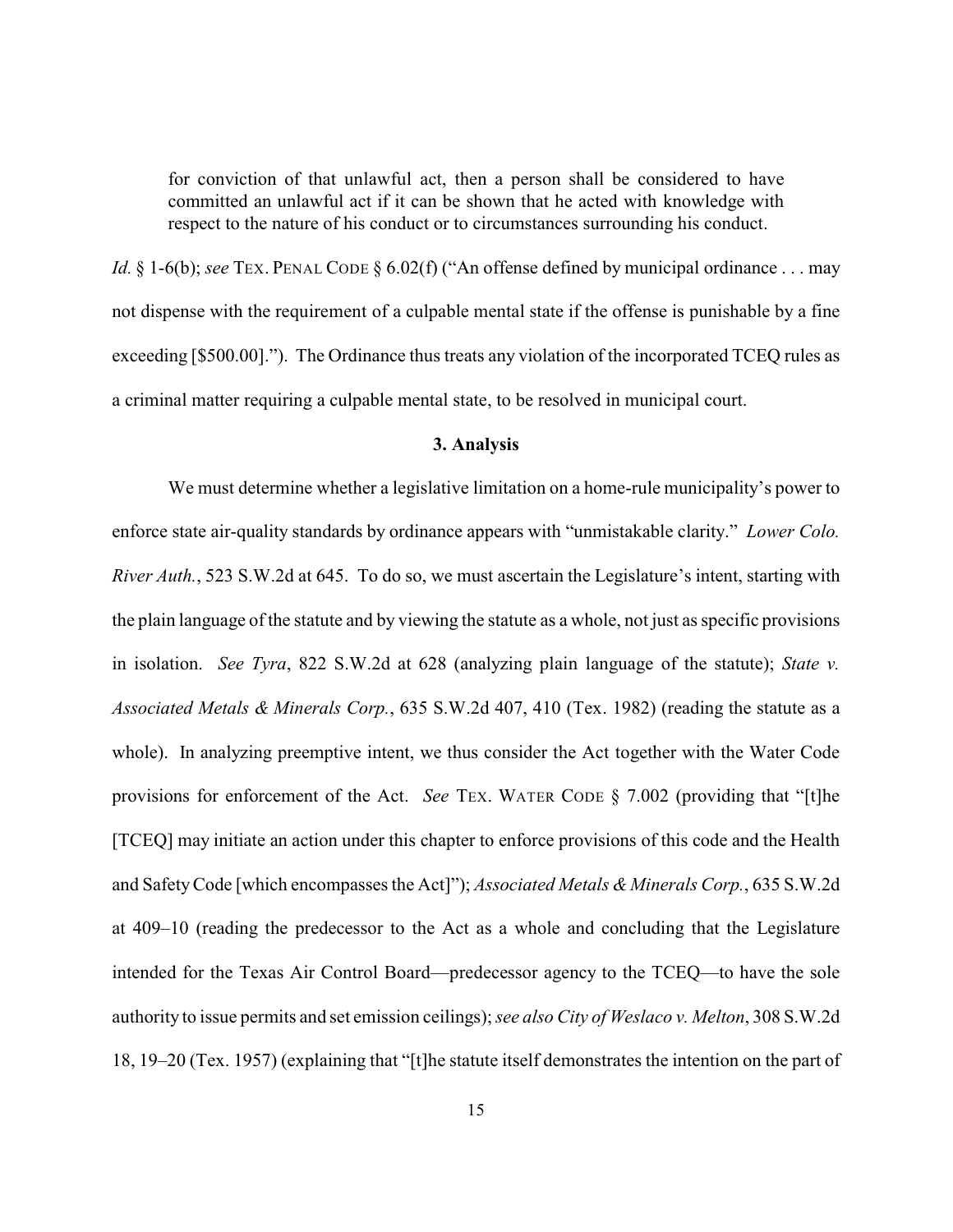the Legislature to provide for and establish grades of milk and specifications therefore as well as the labeling of the same to the end that uniformity shall prevail throughout the State"); *City of Brookside Vill.*, 633 S.W.2d at 796 (explaining that the referenced state and federal legislation preempted specific areas of regulation of mobile homes—construction, safety, and installation—but that local regulation "ancillary to and in harmony with the general scope and purpose of the state enactment, is acceptable," and therefore the ordinance regulating the location of mobile homes was not preempted). The Ordinance is unenforceable to the extent it is inconsistent and, therefore, preempted. *See* TEX.CONST. art. XI, § 5(a); *Dall. Merch.'s & Concessionaire's Ass'n*, 852 S.W.2d at 491.

The language of section 382.113 of the Act unmistakably expresses the Legislature's desire to preempt any ordinance "inconsistent" with the Act or with a TCEQ rule or order. TEX. HEALTH &SAFETY CODE § 382.113. That section provides that a "municipality has the powers and rights as are otherwise vested by law in the municipality to . . . enact and enforce an ordinance . . . *not inconsistent* with this chapter or the [TCEQ's] rules or orders," and "[a]n ordinance enacted by a municipality must be *consistent* with [the Act] and the [TCEQ's] rules and orders." *Id.* §382.113(a)(2), (b) (emphasis added). Because the statute recognizes a municipality's "powers and rights as are otherwise vested by law," it does not grant municipalities any specific authority with regard to enacting or enforcing air pollution ordinances, and indeed the Legislature does not grant authority to home-rule cities but only limits home-rule cities' authority. *Id.* § 382.113(a); *see Dall. Merch.'s&Concessionaire's Ass'n*, 852 S.W.2d at 490–91. Section 382.113 does just that—it *limits* a municipality's power to enact air-quality ordinances to those that are consistent with the Act and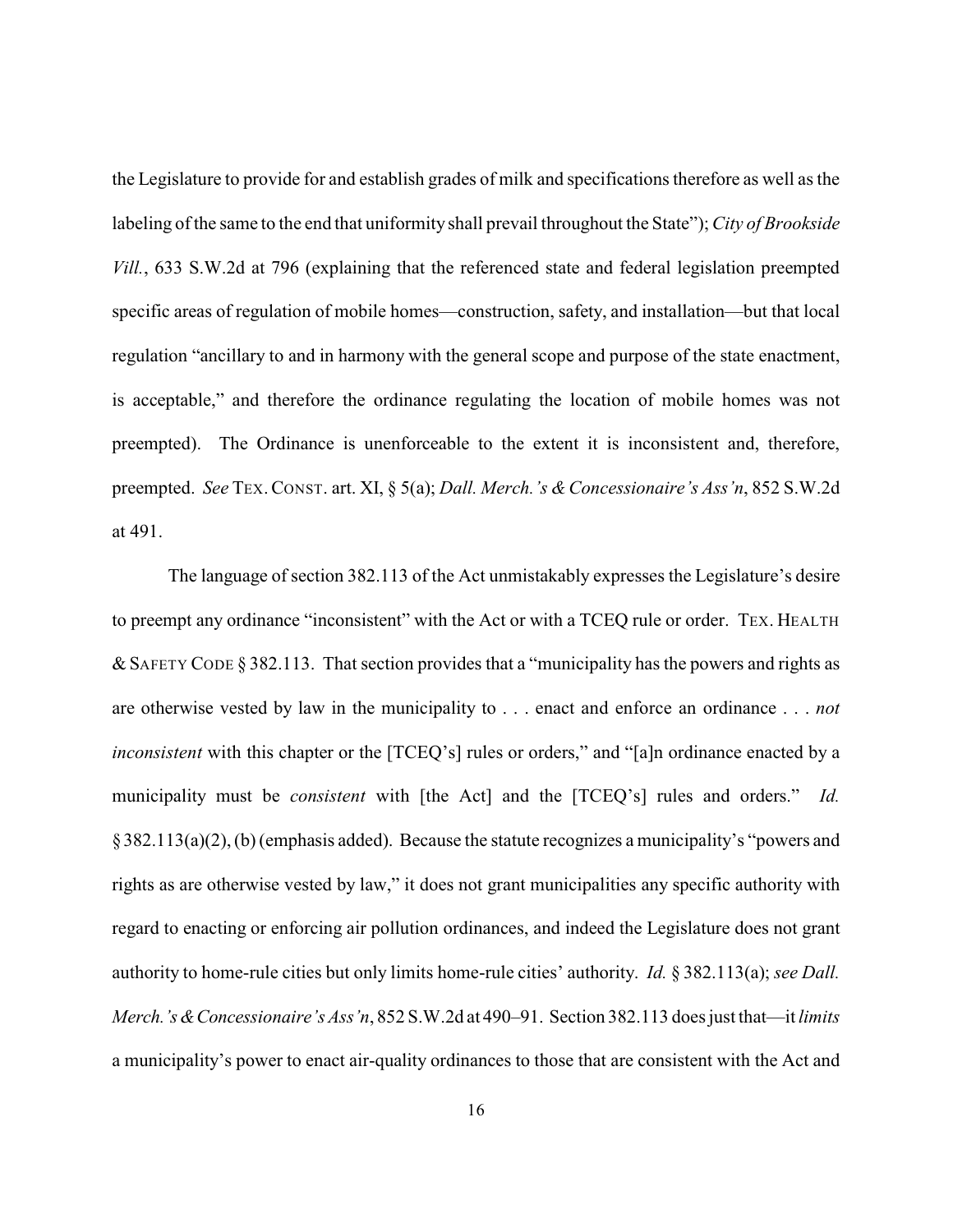TCEQ rules and orders, and likewise *limits* a municipality's enforcement powerto enforcement "not inconsistent with" the Act or TCEQ rules or orders. TEX. HEALTH  $&$  SAFETY CODE § 382.113(a)(2). Here, the Legislature has expressed its intent to limit a home-rule city's power in clear and unmistakable language. *See id.*; *Dall. Merch's & Concessionaire's Ass'n*, 852 S.W.2d at 491. Furthermore, when looking at the statutory regime as a whole, including the Water Code's enforcement provisions, the Legislature clearlylimited a city's abilityto enforce air-qualitystandards criminally, allowing such enforcement only when it is not inconsistent with the Water Code's requirements.

Our inquiry then is whether the Ordinance is inconsistent with the Act, TCEQ rules or orders, or the Water Code's enforcement of the Act. BCCA Appeal Group argues that the Ordinance's criminal enforcement provisions are inconsistent with the statutory requirements for criminal enforcement action under the Act. Each violation of air-quality standards under the Ordinance is also a violation covered by the Act, its enforcement provisions, and the TCEQ's rules. *See* TEX. WATER CODE §§ 7.177 (when a person commits an offense under the Act), .203(a) (TCEQ's criminal enforcement review is applicable to criminal prosecution of alleged environmental violations); 30 TEX. ADMIN. CODE §§ 1.1–351.104; HOUSTON, TEX., CODE OF ORDINANCES, § 21- 164(a). Therefore, any enforcement of Ordinance violations is also subject to enforcement under state law. Water Code section 7.203 requires that a permit-holder's alleged violation must be reported in writing to the TCEQ before referral to a prosecuting attorney for criminal prosecution. TEX. WATER CODE § 7.203(b). The statute grants the TCEQ forty-five days to determine whether a violation actually exists and whether administrative or civil remedies would adequately and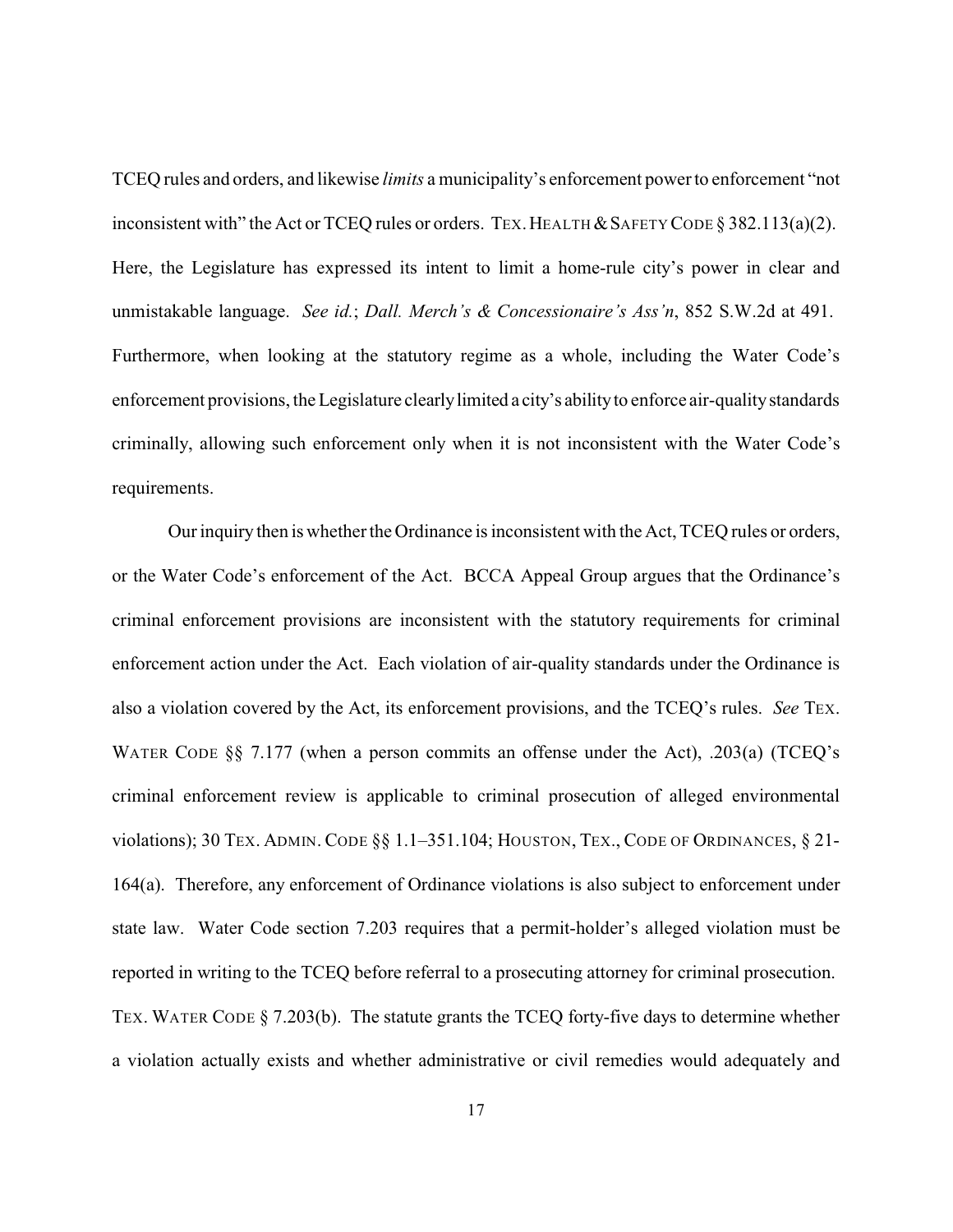appropriately address the violation instead of criminal prosecution. *Id.* § 7.203(c). A local government may proceed with criminal prosecution only if (1) the TCEQ makes no enforcement mechanism determination during those forty-five days, or (2) the TCEQ decides that administrative or civil remedies would not adequately and appropriately address the violation and issues written notice recommending criminal prosecution. *Id.* § 7.203(c)(1), (d). The Ordinance, in contrast, allows criminal prosecution of an alleged violation without requiring a written report to the TCEQ, without giving the TCEQ an opportunity to review the report and determine whether a violation in fact exists, and without allowing the TCEQ to exercise its discretion to determine whether administrative or civil remedies are appropriate. *See* HOUSTON, TEX., CODE OF ORDINANCES ch. 21, art. VI, div. 2,  $\S$  21-164 (c)–(f). Thus, the Ordinance converts what is primarily an administrative and civil enforcement regime under state law into a primarily criminal enforcement regime, removing primary enforcement authority from the agency that can ensure consistent enforcement across the state and placing that authority in the hands of the local health officer, city personnel, and municipal court judges. Although the Water Code allows local governments to bring civil suits for enforcement, requiring that TCEQ be joined as a party, the Ordinance ignores that enforcement authority and provides only for criminal enforcement without TCEQ involvement.

The City contends that the Ordinance's affirmative defense resolves this inconsistency. The Ordinance provides:

It is an affirmative defense to prosecution under this section that the prosecuted condition or activity has been: (1) Approved or authorized by the Act, state rule or state order; and (2) That the facility is in compliance with any such approval or authorization under the Act, state rule or state order.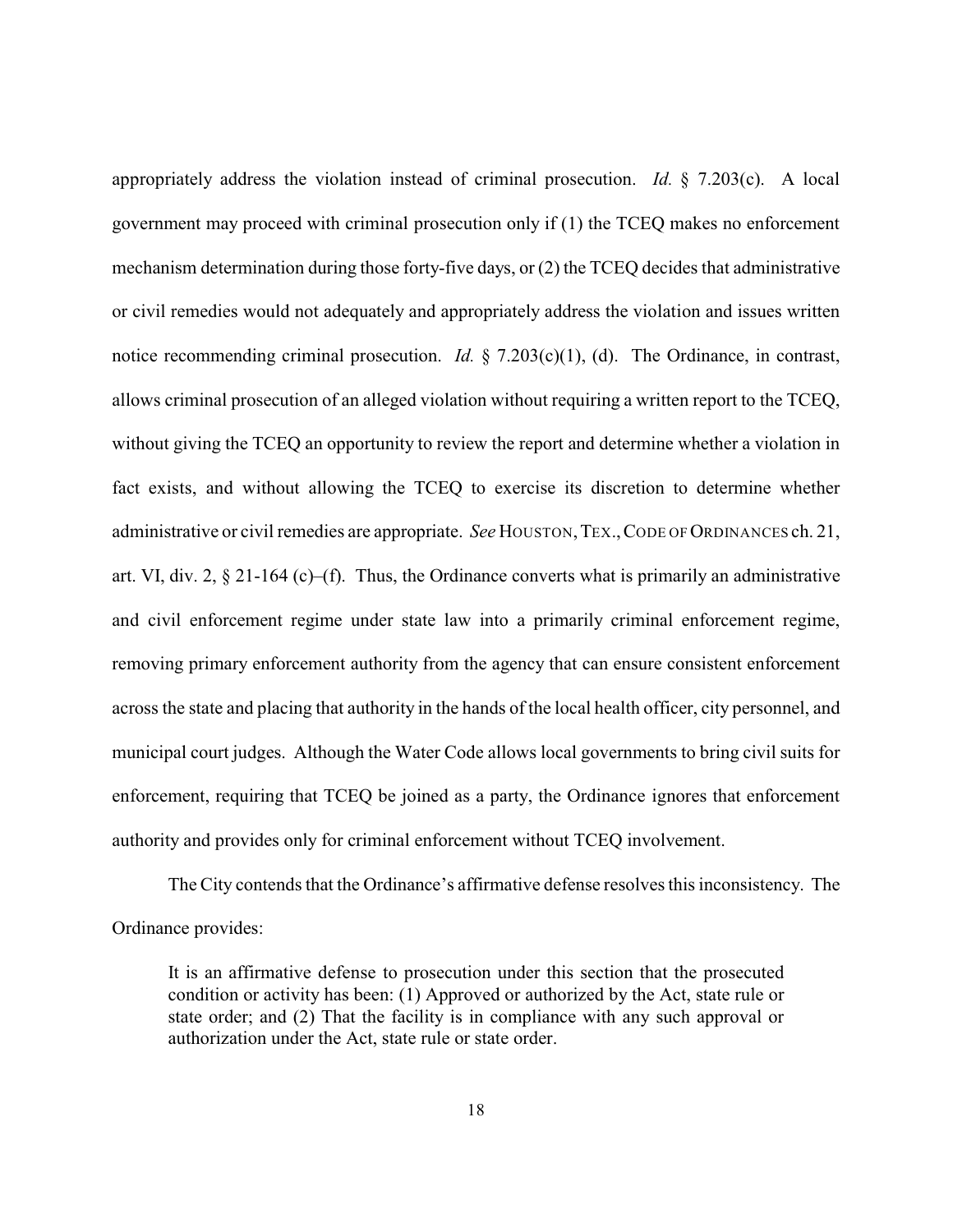*Id.* § 21-164(d). This does not resolve the inconsistency for two reasons. First, the statute requires that the TCEQ be given the opportunity to decide whether criminal prosecution is the appropriate enforcement mechanism *before* prosecution, not as a defense to prosecution. *See* TEX.WATER CODE § 7.203(b)*.* Second, the affirmative defense does not protect a facility from prosecution under the Ordinance when the TCEQ, if given the chance, determines that civil or administrative remedies would appropriately address the situation. *See id.* § 7.068 ("Payment of an administrative penalty . . . is full and complete satisfaction of the violation for which the penalty is assessed and precludes any other civil or criminal penalty for the same violation."). By authorizing criminal prosecution even when the TCEQ determines an administrative or civil remedy—or even no penalty at all—to be the appropriate remedy, the City effectively moots the TCEQ's discretion and the TCEQ's authority to select an enforcement mechanism. That is impermissible. *See S. Crushed Concrete, LLC*, 398 S.W.3d at 679 ("[T]he express language of section 382.11[3](b) compels us to give effect to the Legislature's clear intent that a city may not pass an ordinance that effectively moots a [TCEQ] decision."). And it stands in direct contravention to the Legislature's directive that "[a] prosecuting attorney may not prosecute an alleged violation if the [TCEQ] determines that administrative or civil remedies are adequate and appropriate." TEX. WATER CODE § 7.203(d).

Finally, prosecution under the Ordinance results in a "criminal conviction, which require[s] the prosecutor to prove a culpable mental state," therefore escalating the violation to a "major violation" in the site's compliance history. 30 TEX. ADMIN. CODE  $\S 60.2(d)(1)(E)$ ; HOUSTON, TEX., CODE OF ORDINANCES, § 1-6(b). Such history must be taken into consideration when the TCEQ determines the appropriate course of action for any future violation, and a "major violation"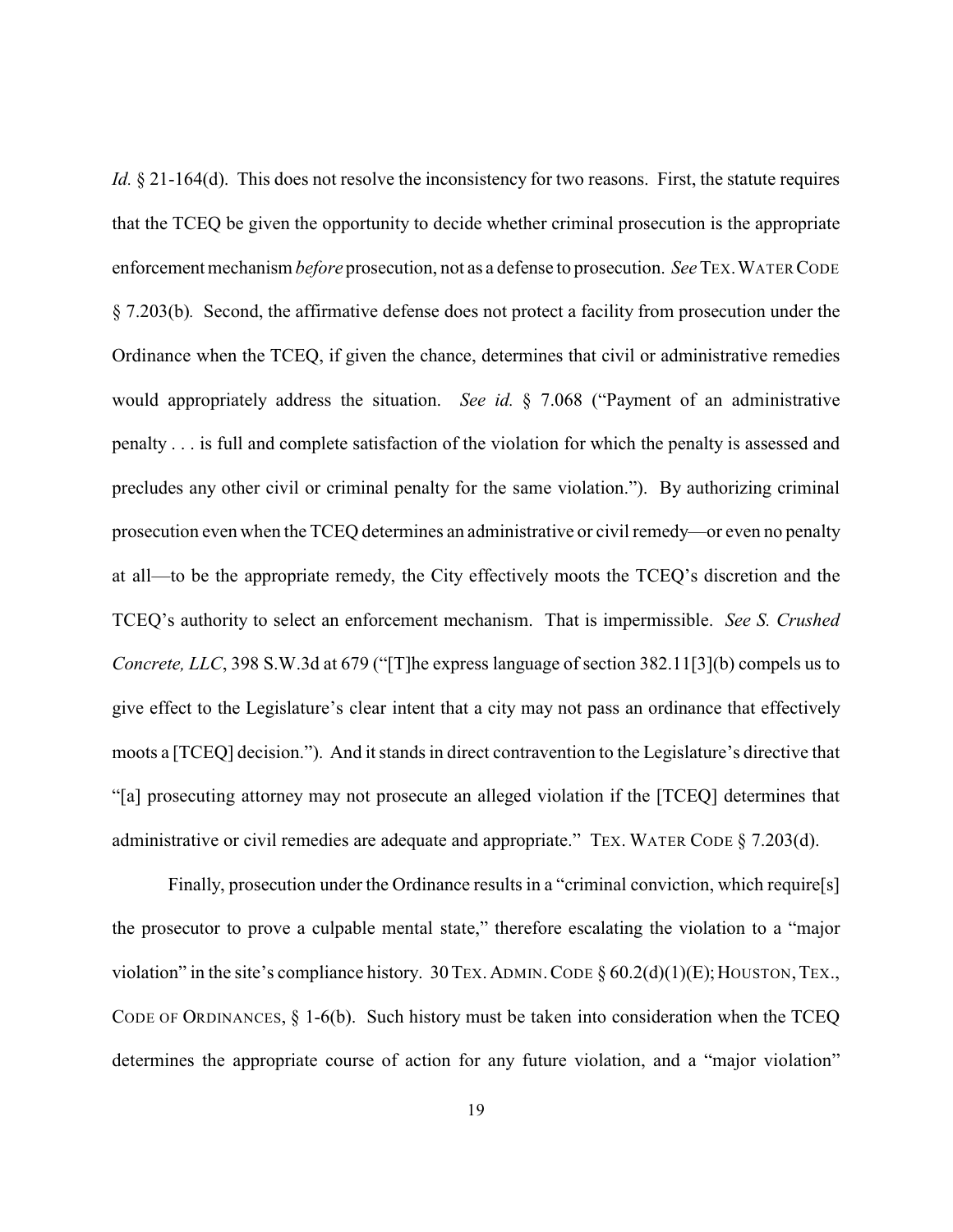significantly escalates the penalty a site will receive. 30 TEX. ADMIN. CODE  $\S 60.2(g)(1)(A)$ . The Ordinance, therefore, thwarts the Legislature's intent that "uniformity shall prevail throughout the state." *See City of Weslaco*, 308 S.W.2d at 19–20.

Through the various provisions requiring the TCEQ to consider numerous factors relating to the circumstances of each violation, including any "matters that justice may require," the Legislature expressed its clear intent to have the TCEQ determine the appropriate remedy in every case. *See* TEX.WATER CODE §§ 7.053 (listing the factors the TCEQ must consider), .058 (requiring the TCEQ to consider the factors listed in section 7.053). Moreover, by giving the TCEQ discretion to determine whether administrative or civil remedies are adequate and appropriate to address a violation, the Legislature expressed its clear intent favoring consistent use of enforcement mechanisms across the state. *See id.* §§ 7.002, .051, .068, .203(d). The Ordinance is inconsistent with the legislative intent favoring statewide consistency in enforcement, which relies on TCEQ discretion to select an appropriate enforcement mechanism for each violation. *See id.* § 7.203(d). We conclude that the Ordinance's enforcement provisions, section 21-164(c) through (f), are inconsistent with the statutory requirements for criminal prosecution and the statutory scheme providing other enforcement options, and we therefore hold that the enforcement provisions of the Ordinance are preempted. *See* TEX. CONST. art. XI, § 5(a); TEX. HEALTH & SAFETY CODE § 382.113.

Because the statute authorizes civil penalties and states that "remedies . . . are cumulative," the City argues it is not precluded from enacting its own enforcement mechanisms in addition to the Water Code's enforcement provisions. *See* TEX.WATER CODE § 7.004. The City contends that "the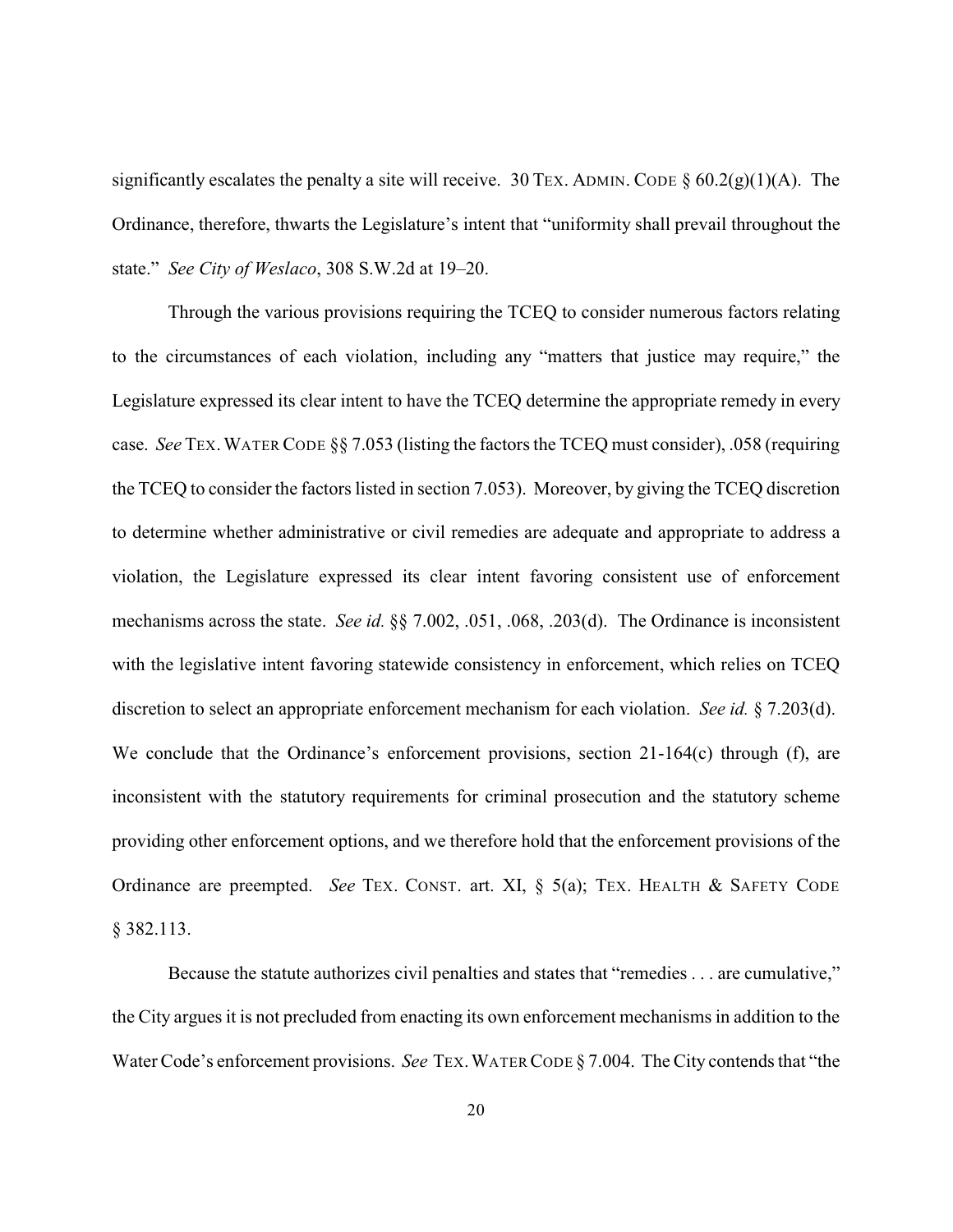express provisions in the [Water Code] have [an] un-preemptive effect . . . [because] [r]ather than setting forth the 'exclusive remedy'. . . the [Water Code's] remedies are 'cumulative of all other remedies.'" The City correctly maintains, relying on Black's Law Dictionary, that a cumulative remedy is "a remedy available to a party in addition to another remedy that *still remains in force*." *Cumulative remedy*,BLACK'S LAW DICTIONARY 1485 (10th ed. 2014) (emphasis added); *see Union Cent. Life Ins. Co. v. Mann*, 158 S.W.2d 477, 481 (Tex. 1941) (concluding that "cumulative" does not destroy a legal right but is "in addition thereto"). The City is mistaken, however, in concluding that "remedies . . . are cumulative" essentially creates an exception to preemption law by "unpreempting" an ordinance regardless of its inconsistency with the Act and the Water Code. The use of "cumulative remedy" thus indicates that properly enacted existing law still remains in force. *See* BLACK'S LAW DICTIONARY at 1485; *see also Acker v. Tex. Water Comm'n*, 790 S.W.2d 299, 301 (Tex. 1990) ("A statute is presumed to have been enacted by the [L]egislature with complete knowledge of the existing law and with reference to it."). Courts applying a statutory cumulativeremedies provision, such as the one here, have applied it in reference to laws existing at the time of the statute's enactment. *See, e.g.*, *Union Cent. Life Ins. Co.*, 158 S.W.2d at 481 (holding that the "protest statute's" use of the word "cumulative" means the statute is in addition to the existing right of reimbursement for taxes wrongfully demanded, not intended to destroy that legal right). We have not said, however, that a cumulative-remedies provision can save an otherwise inconsistent ordinance from preemption. We cannot conclude that section 7.004 acts as an exception to preemption analysis; rather, it evinces the legislative intent that then-existing laws or otherwise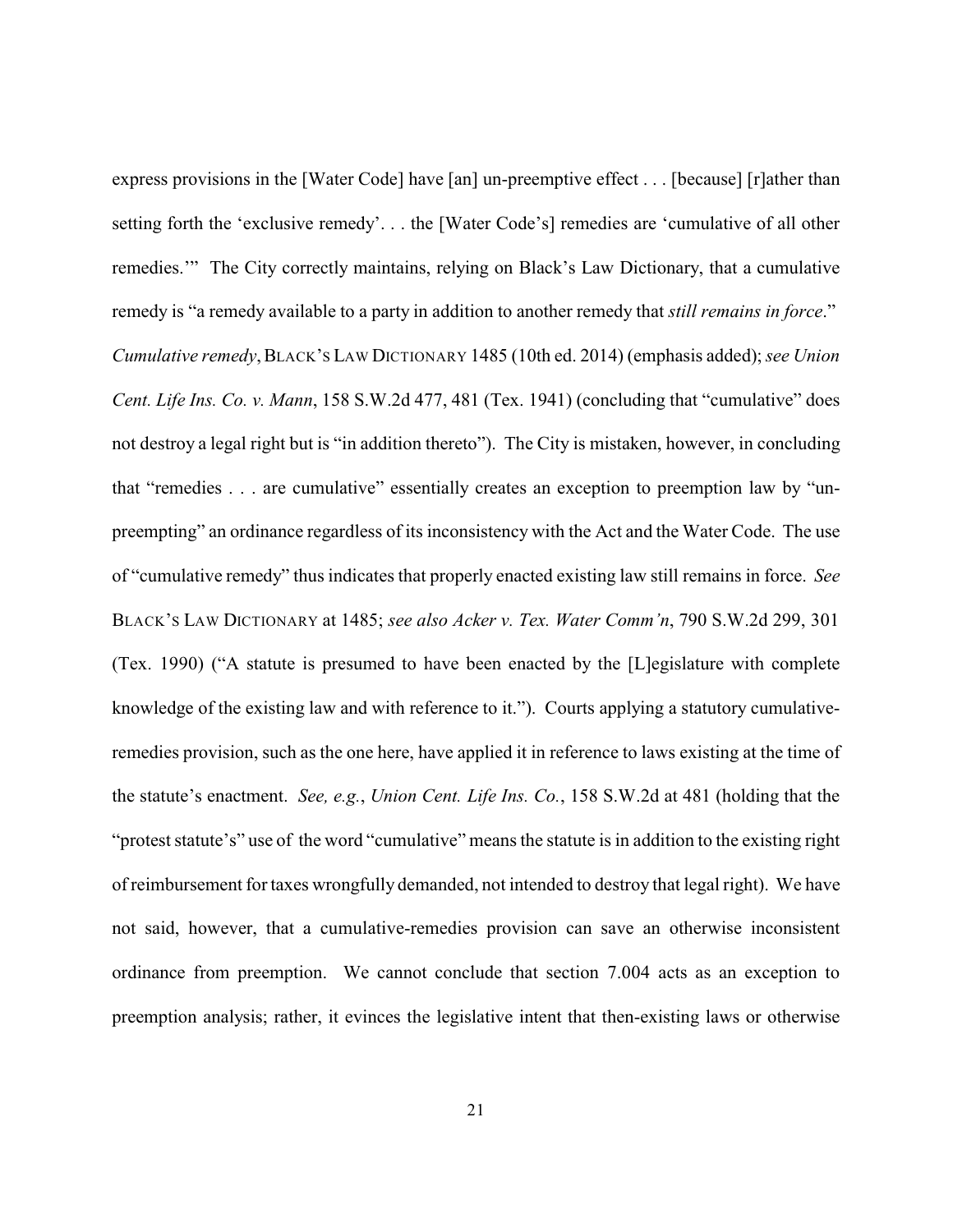lawfully created remedies are not abrogated by the Water Code provisions. *See* TEX. WATER CODE  $§ 7.004.<sup>9</sup>$ 

The City further argues that because the Water Code "does not exempt a person from complying with or being subject to other law," the City has both the authority to seek civil remedies as prescribed by the Water Code and the authority to enforce the Ordinance through criminal prosecution. *See* TEX. WATER CODE § 7.005. This section, however, cannot be read as a grant of authority to enact other laws that are inconsistent with the Act or the Water Code. It instead explains that conduct violating the Act may also violate a separate and distinct body of law (e.g., common law nuisance). Even conduct complying with the Act may still constitute a nuisance or violate some other law, such as a municipal ordinance, and the violator would not be exempt from a lawsuit based on another cause of action simply because he was complying with the Act.

The Legislature has expressly addressed a municipality's power to enforce air-quality standards, providing that "a municipality has the power and rights as are otherwise vested by law in the municipality to . . . enforce an ordinance for the control and abatement of air pollution . . . *not inconsistent with [the Act or the TCEQ's] rules or orders*." TEX. HEALTH & SAFETY CODE

 $9$  Two judicial opinions and one administrative opinion reference section 7.004. Each clarifies that previouslyexisting common law rights were not abrogated by the Water Code enforcement provisions. *See In re Discovery Operating, Inc.*, 216 S.W.3d 898, 903 (Tex. App.—Eastland 2007, orig. proceeding) (explaining that aggrieved parties have a right to bring suit and litigate their causes of action in an appropriate court because Water Code section 7.004 refers to "the right of a private corporation or individual to pursue any available common law remedy"); *Domel v. City of Georgetown*, 6 S.W.3d 349, 361 (Tex. App.—Austin 1999, pet. denied) (explaining that "section 7.004 of the Water Code merely clarifies that the Code does not take away from landowners their common-law remedies to enforce rights; it does not grant them additional rights"); *Application of Pilgrim's Pride Corp.*, No. 1999-0421-UIC, 2003 WL 25649069, at \*40 (Tex. State Office of Admin. Hearings June 4, 2003) (explaining that the party claiming the wastewater injection would constitute a trespass or a nuisance must litigate those claims in court because "[s]uch common law rights are preserved, and an injection-well permit does not relieve a permittee of civil liability").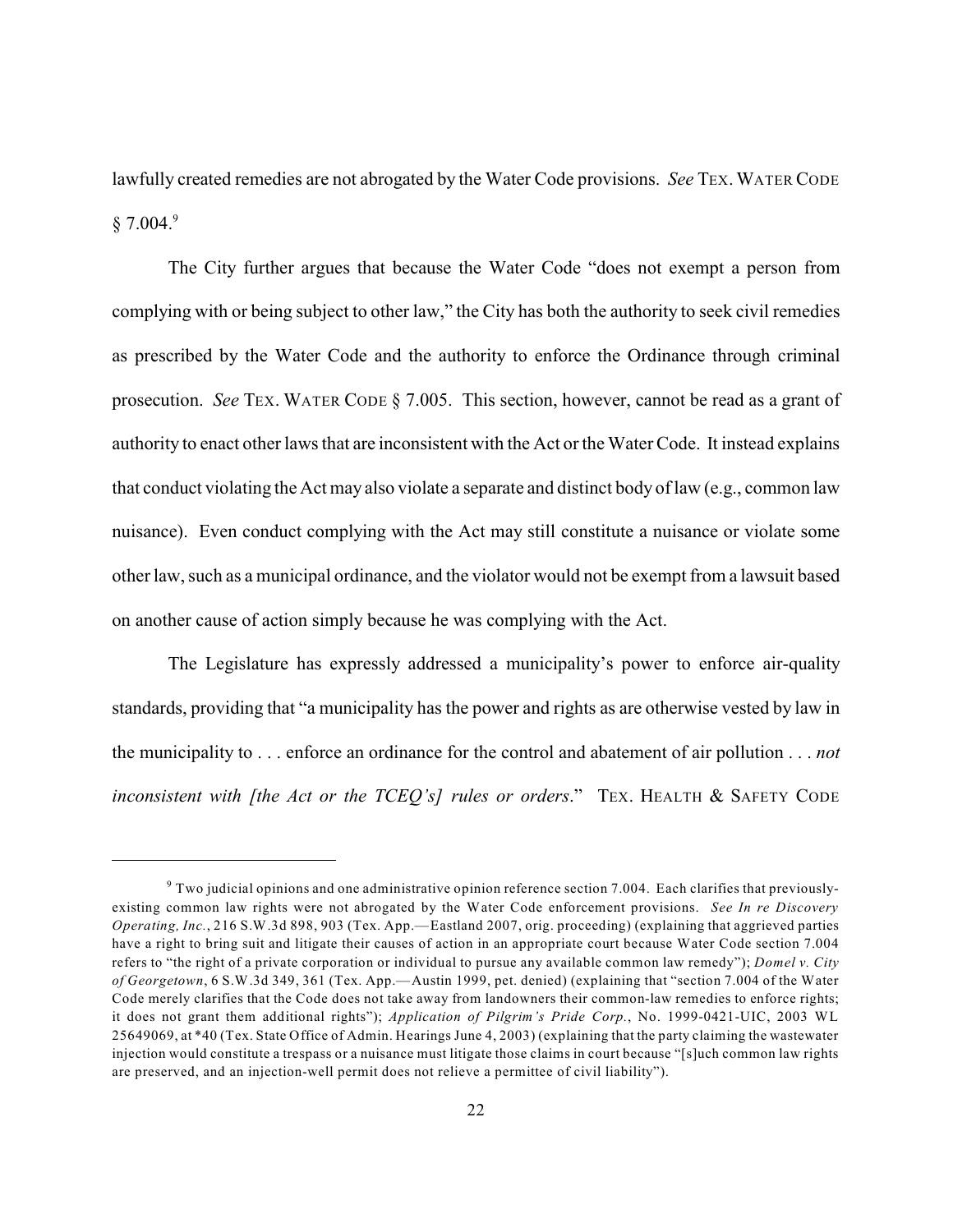§ 382.113(a)(2) (emphasis added). Furthermore, the Constitution directs that no city ordinance "shall contain any provision inconsistent with . . . the general laws enacted by the Legislature of this State." TEX. CONST. art. XI,  $\S$  5(a). A municipality thus lacks power to enforce an air-quality ordinance inconsistently with the Act, TCEQ's rules or orders, or the Water Code's enforcement provisions. *See id.*; TEX. HEALTH & SAFETY CODE § 382.113. An ordinance that purports to grant a municipality such enforcement power cannot stand. The Ordinance in this case does just that by authorizing criminal prosecution without requiring notice to the TCEQ, without requiring that the TCEQ have forty-five days to determine whether a violation has occurred, and without regard to the TCEQ's discretion to determine whether criminal prosecution is the only adequate and appropriate remedy. Moreover, the Ordinance makes no provision for civil enforcement or enforcement through administrative remedies—mechanisms favored under the Act and TCEQ rules and orders. Because the Ordinance's enforcement provisions authorize the City to enforce the state's air-qualitystandards in a manner that is inconsistent with the statutory enforcement provisions, we conclude that those provisions of the Ordinance are preempted.

We are not persuaded by the City's argument that the inconsistency is resolved by the Ordinance's provision mandating cooperation. That provision requires the City health officer to

conduct an effective program for the abatement of air pollution . . . [which] shall include . . . [c]ooperating with the city attorney and with county, state and federal officers, offices, departments and agencies in the filing and prosecution of legal actions for civil and criminal enforcement of air pollution and air quality standards law, rules and regulations.

HOUSTON, TEX., CODE OF ORDINANCES ch. 21, art. VI, div. 1, § 21-146(3). The cooperation mandate is directed only at the City health officer, requiring that person to cooperate in the enforcement of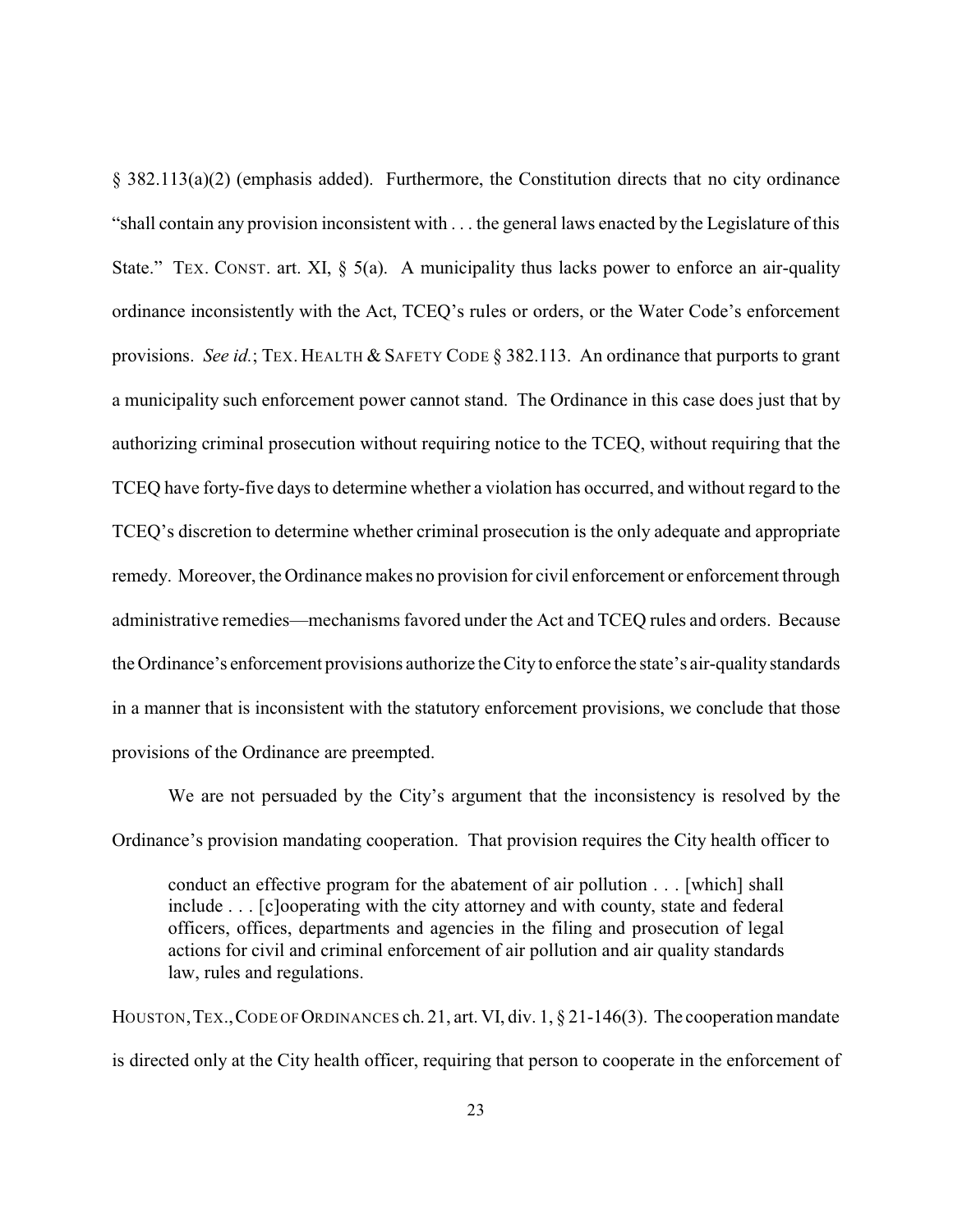violations. *See id.* But nowhere does the Ordinance require other city officials or city attorneys, who prosecute violations under the Ordinance, to cooperate with the TCEQ. *See id.* ch.2, art. VII, div. 1, § 2-258 (providing that the city attorney is charged with representing the City in "all actions and proceedings before any court"; thus, the city attorney prosecutes violations under the Ordinance). Such a promise of cooperation hardly remedies the Ordinance's authorization of criminal enforcement, which is directly at odds with the statutory requirement that a city prosecuting attorney allow the TCEQ to exercise its discretion to determine if other remedies are appropriate. *See* TEX. WATER CODE § 7.203(d) ("A prosecuting attorney may not prosecute an alleged violation if the [TCEQ] determines that administrative or civil remedies are adequate and appropriate.").

The dissent suggests that our construction of the Ordinance is unreasonable and contrary to our preemption precedent. We will hold an ordinance to be consistent with state laws if any "*reasonable* construction leaving both in effect can be reached." *Dall. Merch.'s &Concessionaire's Ass'n*, 852 S.W.2d at 491 (emphasis added). A construction that relies upon a city to opt out of the enforcement authority granted it under the ordinance—authority we hold is inconsistent with state law—is hardly reasonable, however. This is particularly true in a case such as this where, as the court of appeals recognized, the City enacted the Ordinance in response to a statutory scheme the City viewed as  $lax.^{10}$  S.W.3d at  $\therefore$  We cannot rely on the City to decline to exercise its more

<sup>&</sup>lt;sup>10</sup> One commentator has noted:

<sup>[</sup>F]rustrated with delays in enforcement actions by the TCEQ after City monitors reported air pollution violations, the City amended its contract with the TCEQ so that it could independently bring suit for such violations. . . . In explaining why the City chose to enact the Ordinance, [the Mayor] said he would "applaud state and federal regulation if it occurred. But without that, the city needs to take the actions that it can to protect its citizens."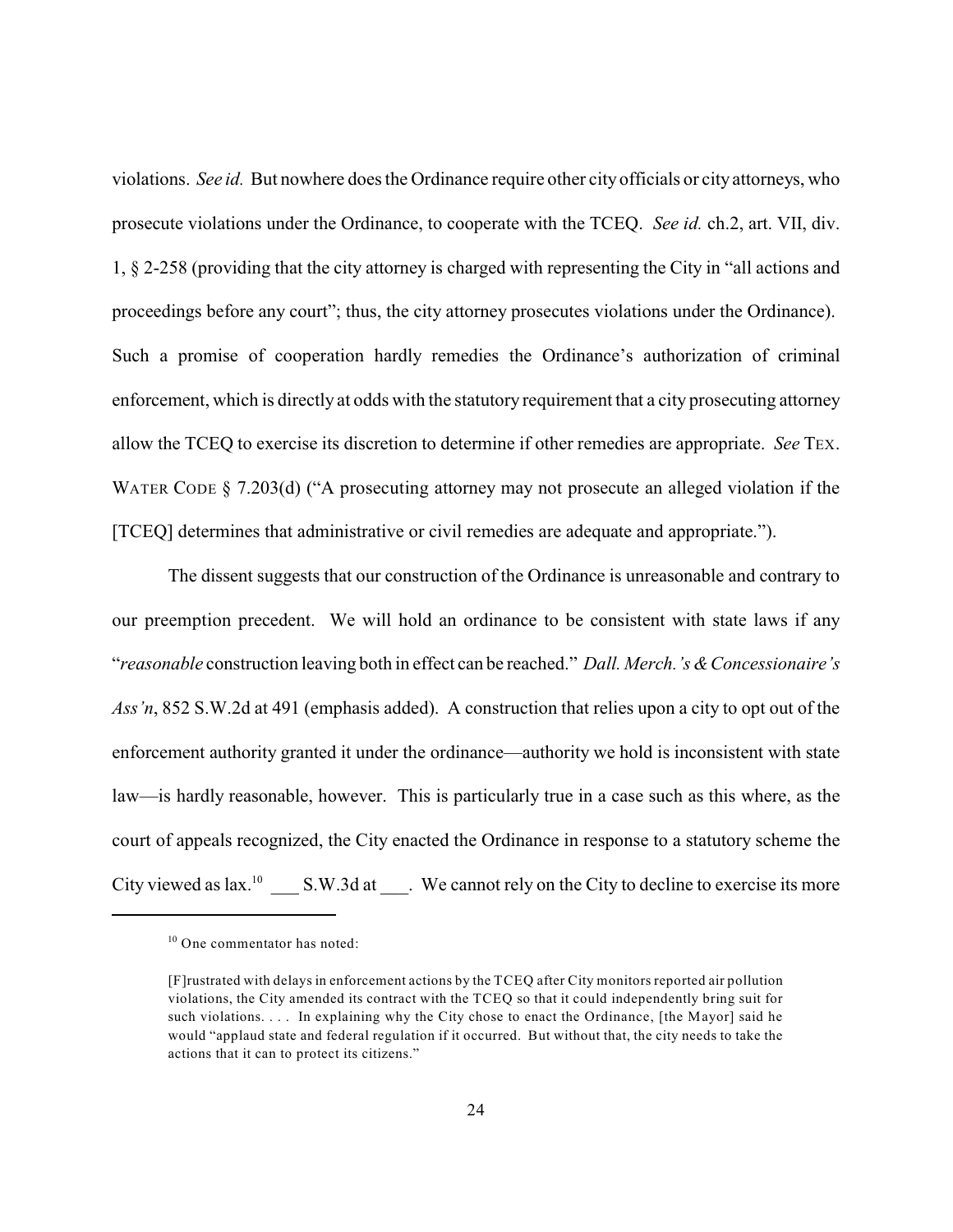stringent enforcement authorityunder the Ordinance—the veryreason the Ordinance exists—to find consistency between the Ordinance and the statutory enforcement scheme.

Furthermore, the dissent dismisses the legislative goal of statewide uniformity of enforcement, asserting that ordinances are not subject to field preemption based on state laws. The dissent relies on *City of Brookside Village* to conclude that field preemption does not apply and the crux of the issue is consistency, which can be achieved byallowing the City to enforce the Ordinance in a way that does not violate the statutory requirements. \_\_\_ S.W.3d at \_\_\_ (citing *City of Brookside Vill.*, 633 S.W.2d at 796). We explained in *City of Brookside Village* that local regulation is acceptable when the state has entered a field of legislation if the local regulation is "ancillary to and in harmony" with the state legislation. 633 S.W.2d at 796. That is not the case here. For the reasons explained above, the Ordinance is not in harmony with the comprehensive enforcement scheme under the Act and the Water Code. Nor is the Ordinance ancillary; instead, it attempts to circumvent the TCEQ's statutorily mandated discretion to allow more stringent enforcement of airquality standards through criminal enforcement in municipal court.

Finally, the dissent would uphold the enforcement provisions of the Ordinance based on a limiting construction that would allow criminal prosecution only after the TCEQ receives proper notice and either fails to act in forty-five days or timely determines that a violation occurred and that administrative and civil remedies would be inadequate or inappropriate, resulting in a recommendation for criminal prosecution. \_\_\_\_ S.W.3d at \_\_\_. We have no quarrel with the

Hackney, *supra* note 1, at 639, 644, 647 (quoting Editorial, *supra* note 1).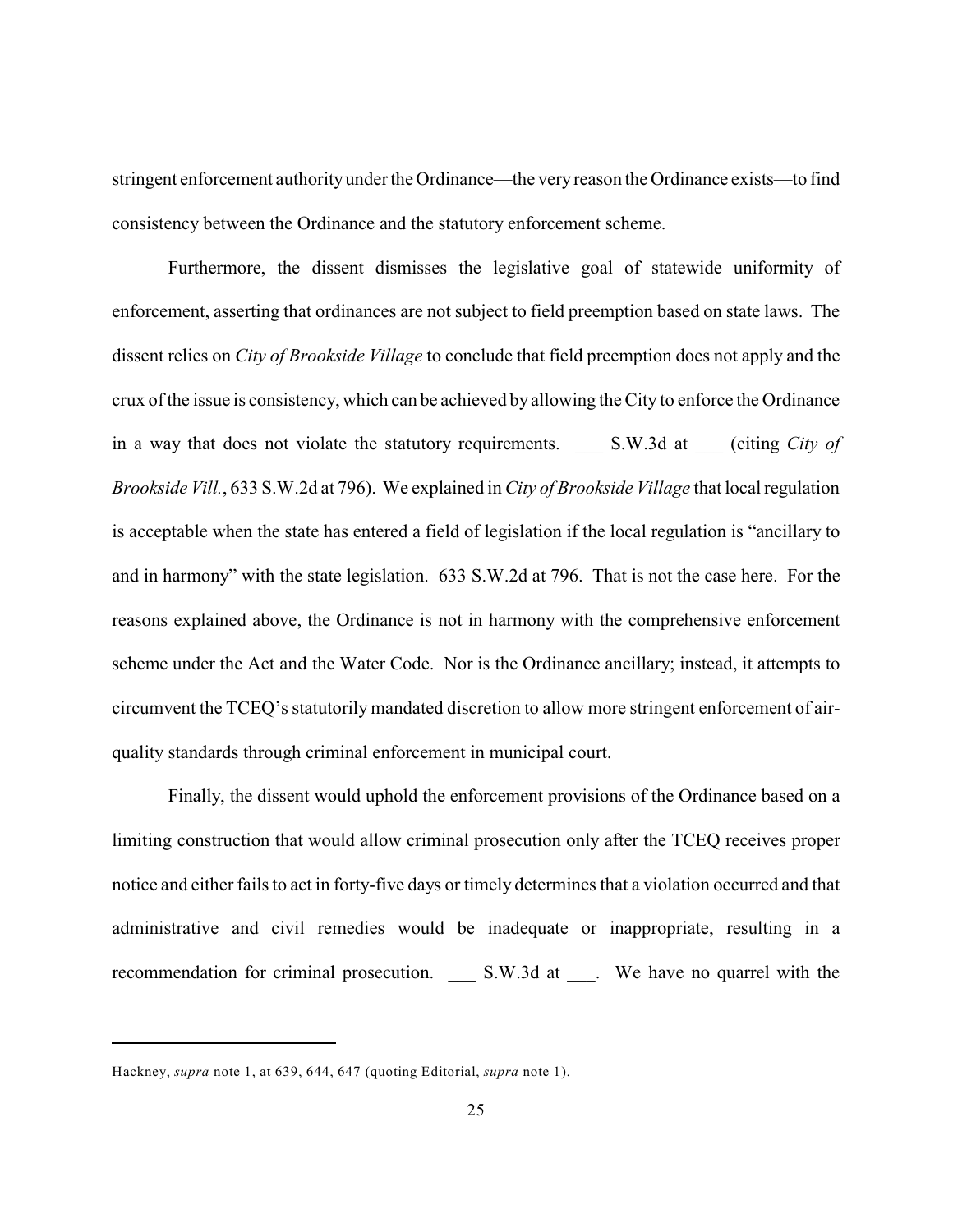dissent's call for enforcement of the state's air-quality standards consistent with state law, reserving criminal prosecution for cases in which the TCEQ has failed to act or has recommended criminal prosecution. *See* TEX. WATER CODE § 7.203(c), (d). But we disagree with the dissent's suggestion that we can save the Ordinance from preemption by reading language into the Ordinance that simply is not there. The dissent would have us invalidate the Ordinance only "to the extent" that it allows criminal prosecution inconsistent with the statutory safeguards for ensuring TCEQ discretion, essentially advocating for a rewrite of the Ordinance "to the extent" of that inconsistency. S.W.3d at (instructing that the City prosecutor can proceed with criminal prosecution under the Ordinance after the TCEQ receives proper notice and timely determines that administrative and civil remedies would be inadequate or inappropriate, or after the TCEQ failed to make such a determination within forty-five days). We find no legal support for the dissent's application of the "extent of" language to the Ordinance, however. *See City of Brookside Vill.*, 633 S.W.2d at 796 (explaining that no conflict existed between federal and state acts that "to an extent, preempted the field as to construction, safety, and installation of mobile homes" because the ordinance at issue regulated the *location* of mobile homes); *In re Sanchez*, 81 S.W.3d 794, 797 (Tex. 2002) (holding that no conflict existed between an Election Code statute that "expressly allows home-rule cities . . . to establish their own application requirements in municipal elections" and the ordinance at issue, which did just that); *Tex. Indus. Energy Consumers v. CenterPoint Energy Hous. Elec., LLC*, 324 S.W.3d 95, 102–03 (Tex. 2010) (explaining that prior case law, which relied on the agency's own severability rule, had invalidated a Public Utility Commission rule only as to the timing portion of the rule, not the interest rate portion of the rule). Never have we altered an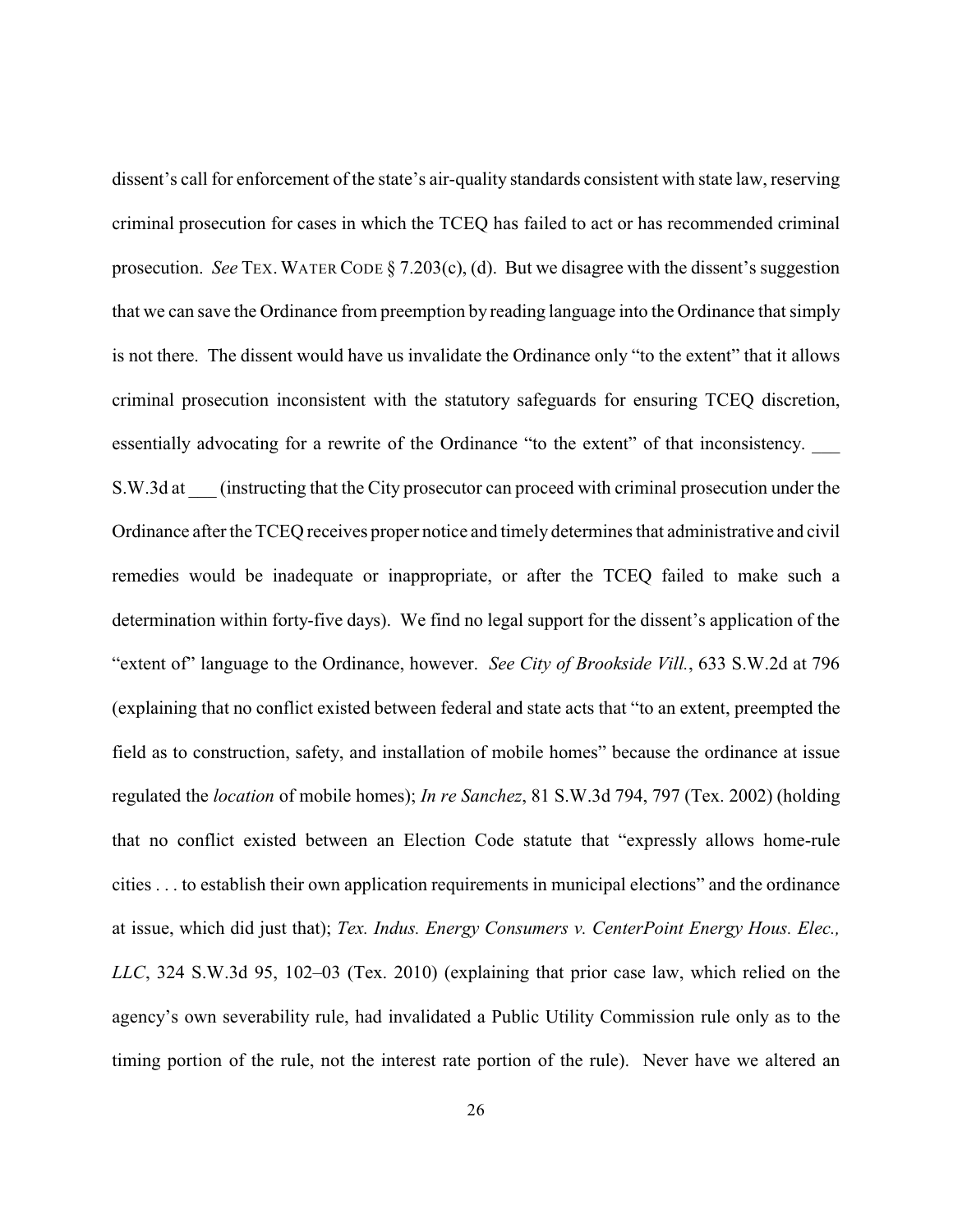ordinance's applicability or reconstructed a city's authority under an ordinance in order to eliminate patent inconsistency. To the contrary, we have made clear that "an ordinance which conflicts or is inconsistent with state legislation is impermissible." *City of Brookside Vill.*, 633 S.W.2d at 796; *see City of Beaumont*, 291 S.W. at 206 (holding that an ordinance essentially and directly repugnant to state law "must fail"). We cannot invalidate the enforcement provisions of the Ordinance only "to the extent" that they will be inconsistent as utilized by the City; rather, having held that the enforcement authorized by the Ordinance is inconsistent with state law, we must hold that the enforcement provisions of the Ordinance are impermissible, violate the will of the Legislature as expressed in section 382.113 and Chapter 7 of the Water Code, and are thus preempted.

In summary, the Legislature has enacted a comprehensive and flexible regulatory regime for investigation into possible violations of the Act and consistent enforcement of the state's airpollution laws. The Legislature enacted specific requirements for criminal prosecution of a violation of the Act or TCEQ rules, orders, or permits. The Ordinance allows the City to circumvent those requirements, creating a parallel enforcement mechanism without deference to the TCEQ's statutorily mandated discretion. The Legislature's intent that administrative and civil remedies be applied whenever possible and at the discretion of the TCEQ is thwarted by the Ordinance's discretionless criminal enforcement provisions. We conclude that the Ordinance's enforcement provisions, section 21-164(c) through (f), are inconsistent with the statutoryprocedural requirements for criminal prosecution as reflected in the Act and the Water Code. Thus, section 21-164(c) through (f) of the Ordinance is preempted.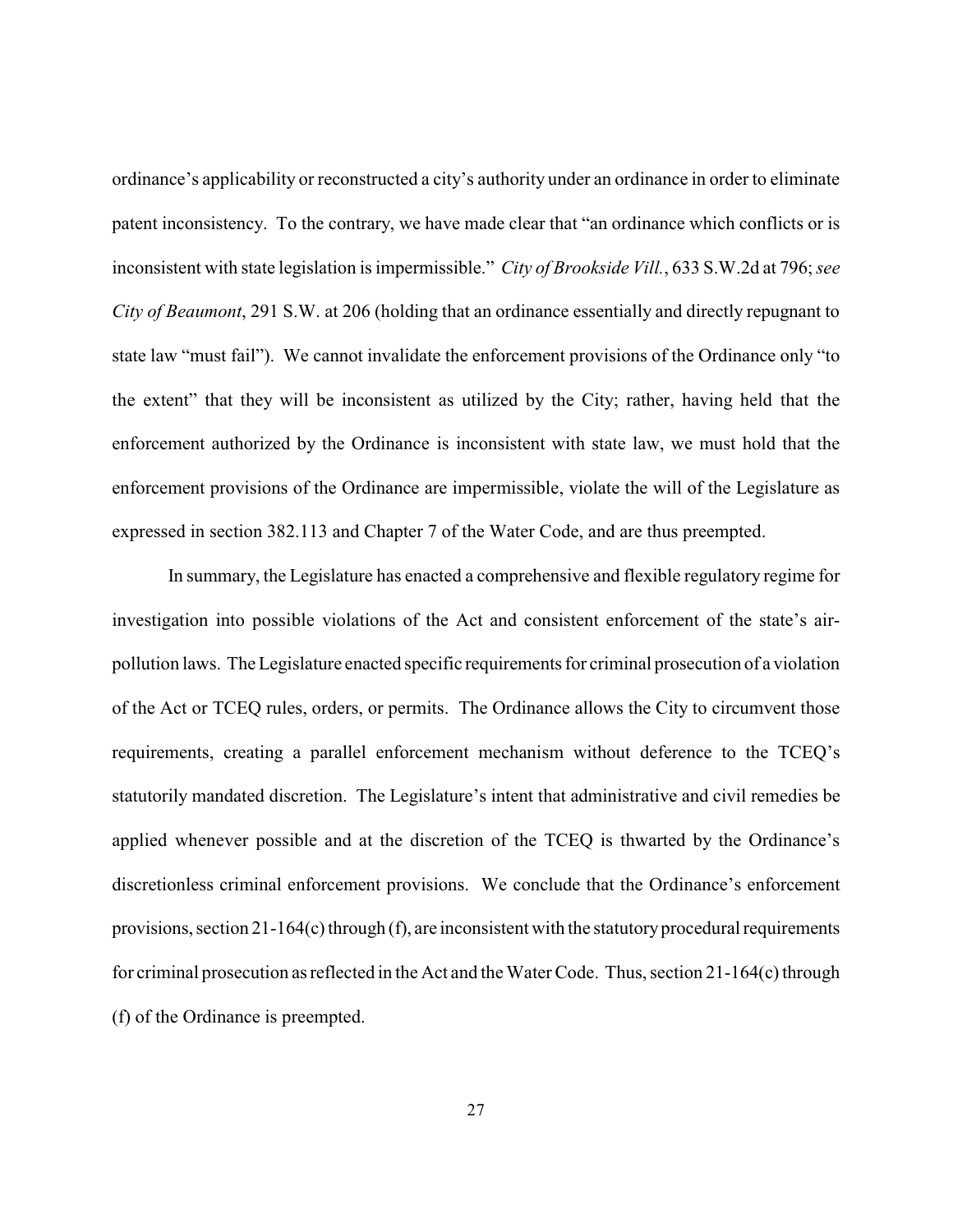## **B. Registration Requirement and Fees**

The Ordinance states: "It shall be unlawful for any person to operate or cause to be operated any facility unless there is a registration for the facility" with the City. HOUSTON, TEX., CODE OF ORDINANCES ch. 21, art. VI, div. 2, § 21-162(a). The Act states: "An ordinance enacted by a municipality must be consistent with this chapter and the [TCEQ's] rules and orders and *may not make unlawful a condition or act approved or authorized* under this chapter or the [TCEQ's] rules or orders." TEX. HEALTH & SAFETY CODE § 382.113(b) (emphasis added).

The court of appeals concluded that the City's concurrent permitting process was not preempted by relying on *Unger v. State*, which held that a municipal ordinance making it unlawful to drill an oil or gas well within the city limits without a city-issued drilling permit was not preempted by legislation granting the Texas Railroad Commission authority to issue drilling permits for such wells. \_\_\_ S.W.3d at \_\_\_ (citing *Unger v. State*, 629 S.W.2d 811, 812–13 (Tex. App.—Fort Worth 1982, pet. ref'd)). The court of appeals mistakenly termed *Unger* a "writ refused" case and therefore incorrectly concluded that the case had the precedential value of a Supreme Court case. *Id.* at *. Unger* was not reviewed by this Court, as the court of appeals stated, but by the Court of Criminal Appeals. *See Unger*, 629 S.W.2d at 812 (reflecting that Unger was appealing a criminal conviction which was under the jurisdiction of the Court of Criminal Appeals). A refused petition by the Court of Criminal Appeals does not carry the same precedential weight as a writ or petition refused by this Court. *Compare* TEX. R. APP. P. 69.1 ("If four judges [of the Court of Criminal Appeals] do not vote to grant a petition for discretionary review, the . . . petition is *refused*."), *with* TEX. R. APP. P. 56.1(c) ("If the Supreme Court determines . . . that the court of appeals' judgment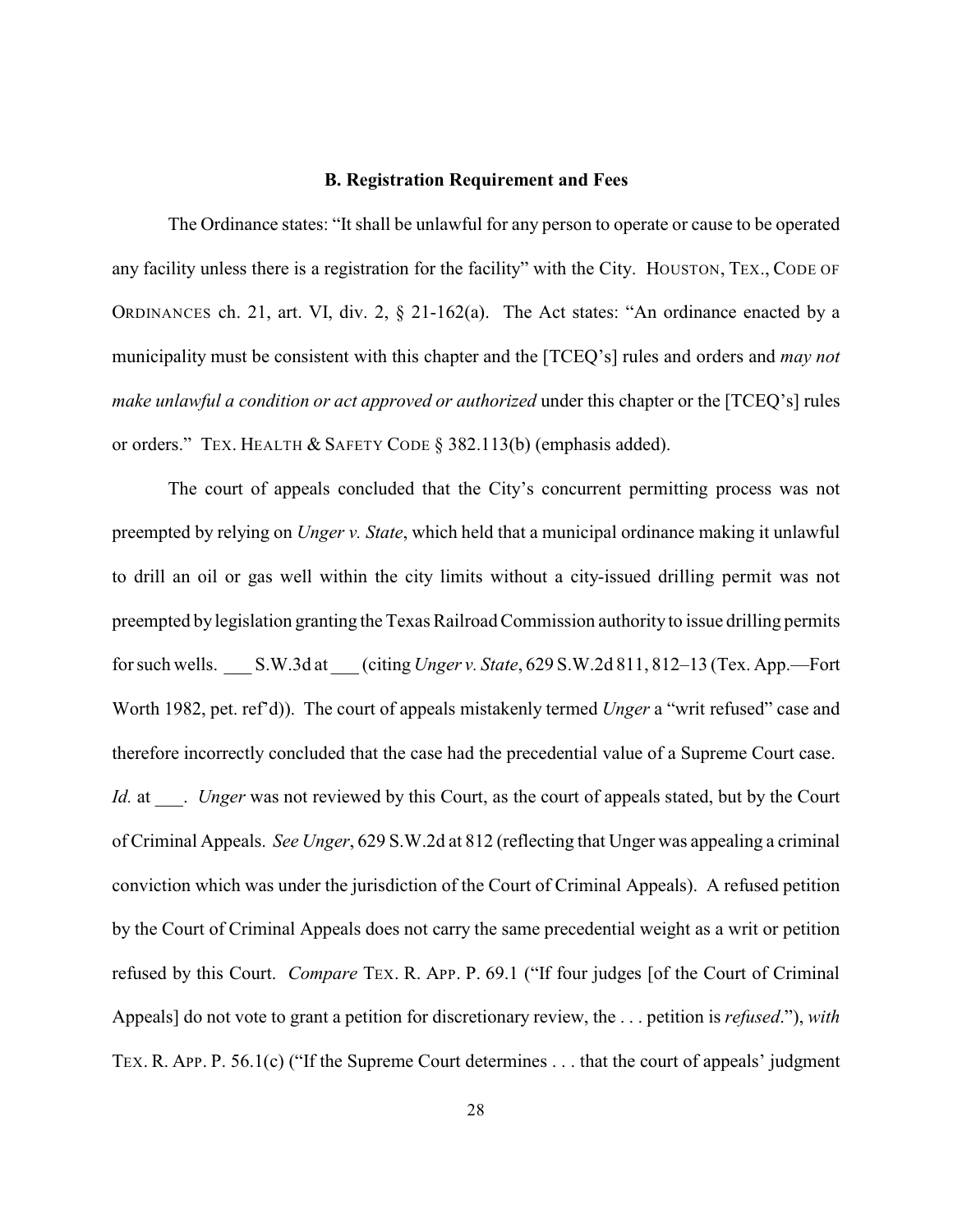is correct and that the legal principles announced in the opinion are likewise correct, the Court will refuse the petition[,] . . . [and] [t]he court of appeals' opinion . . . has the same precedential value as an opinion of the Supreme Court."); *see Sheffield v. State*, 650 S.W.2d 813, 814 (Tex. Crim. App. 1983) (per curiam) (emphasizing "that the summary refusal of a petition for discretionary review by [the Court of Criminal Appeals] is of no precedential value"). Thus, *Unger* does not dispose of this issue.

The City argues that its Ordinance's requirement of a separate registration does not make unlawful what the Act or the TCEQ permits, but that the requirement is a ministerial, administrative procedure that will identify polluters and fund inspections that the Act and the TCEQ expressly allow a municipality to conduct. *See* TEX. HEALTH & SAFETY CODE §§ 382.111(a) (power to conduct inspection); .113(a) (power to enact ordinance). Furthermore, while the Act enables the TCEQ to issue permits to facilities, the City contends that it does not abridge the authority of municipalities to require registration to identify entities subject to enforcement efforts. *See id.* § 382.051 (power to issue permits). The City's arguments are unavailing and do not save the Ordinance from preemption.

BCCA Appeal Group points out that a facility's operations complying with the Act and TCEQ rules and orders would nonetheless be made unlawful by the Ordinance if that facility failed to register with the City or pay a registration fee. *See* HOUSTON, TEX., CODE OF ORDINANCES,  $\S 21$ -161(a) ("facility"), -162, -163, -166. Thus, BCCA Appeal Group argues, the Ordinance's registration requirement is preempted because it "make[s] unlawful a condition or act approved or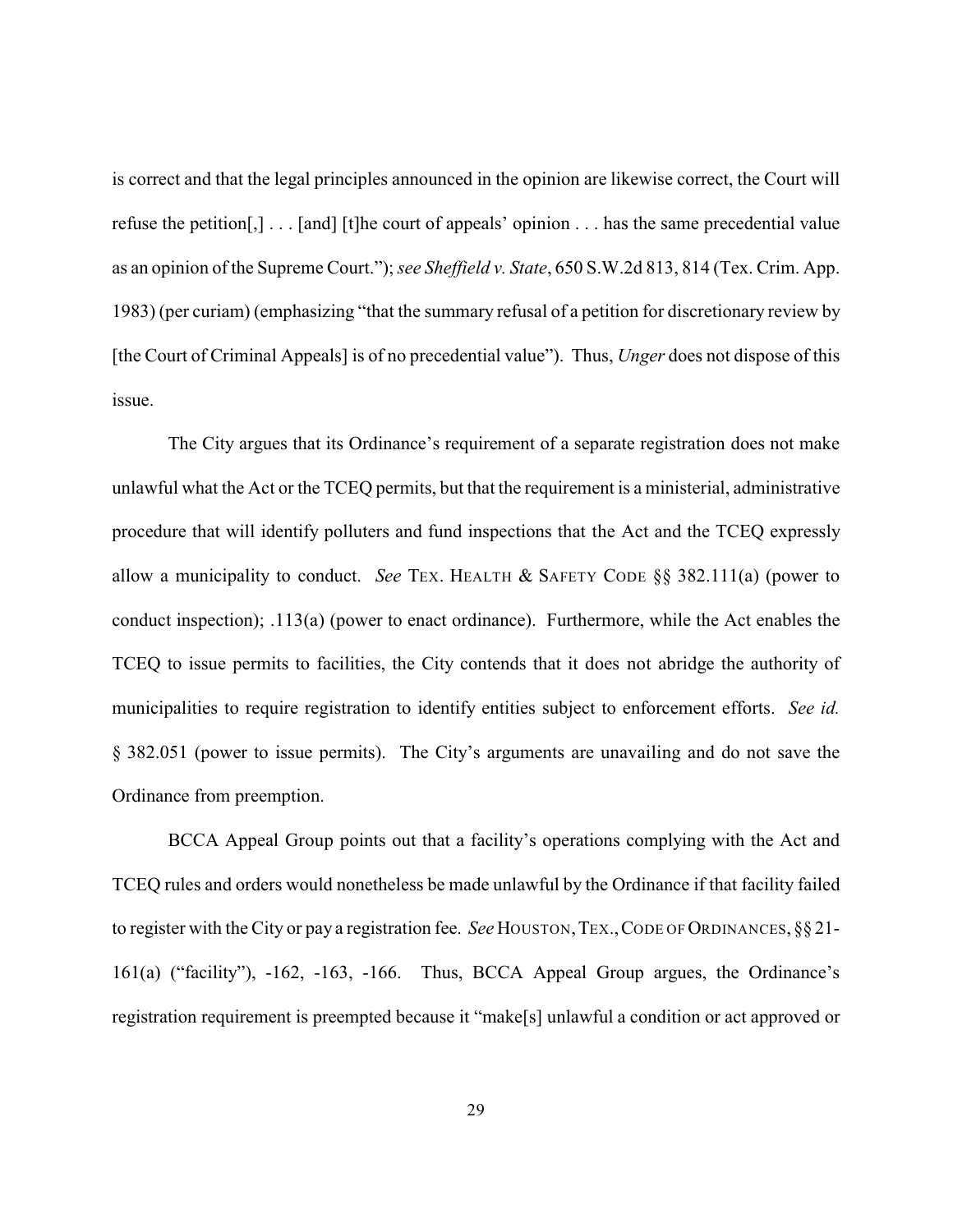authorized under [the Act] or the [TCEQ's] rules or orders," in direct violation of the Act. TEX. HEALTH & SAFETY CODE § 382.113(b). We agree.

The Act acknowledges a city's right to enact ordinances to control air pollution with two limitations: (1) the ordinance must not be inconsistent with the Act or TCEQ rules or orders; and (2) the ordinance must not "make unlawful a condition or act approved or authorized under [the Act] or the [TCEQ's] rules or orders." *Id.* § 382.113(a)(2), (b). We apply the same principles used to construe statutes to construe municipal ordinances. *Bd. of Adjustment of City of San Antonio v. Wende*, 92 S.W.3d 424, 430 (Tex. 2002). Under well-settled principles of statutory construction, we begin with the statutory language itself. *State v. Shumake*, 199 S.W.3d 279, 284 (Tex. 2006). "If the statute is clear and unambiguous, we must apply its words according to their common meaning without resort[ing] to rules of construction." *Id.* 

The Ordinance requires facilities to register with the City by filing an application and paying the corresponding registration fee. HOUSTON, TEX., CODE OF ORDINANCES, §§ 21-161, -162, -163, -166. "It *shall be unlawful* for any person to operate or cause to be operated any facility unless there is a registration for the facility." *Id.* § 21-162(a) (emphasis added); *see id.* § 21-161 (defining "facility" and "registration"). Such violations are prosecuted in municipal court and result in a fine not less than \$250 nor more than \$1,000 for a first conviction, and up to \$2,000 for a subsequent conviction. *Id.* § 21-162(a), (c). Each day without registration constitutes a separate offense. *Id.*  $§$  21-162(d).

While the Act recognizes the City's authority to enact ordinances, the Legislature supplies a limitation with unmistakable clarity—an ordinance cannot make unlawful a condition or act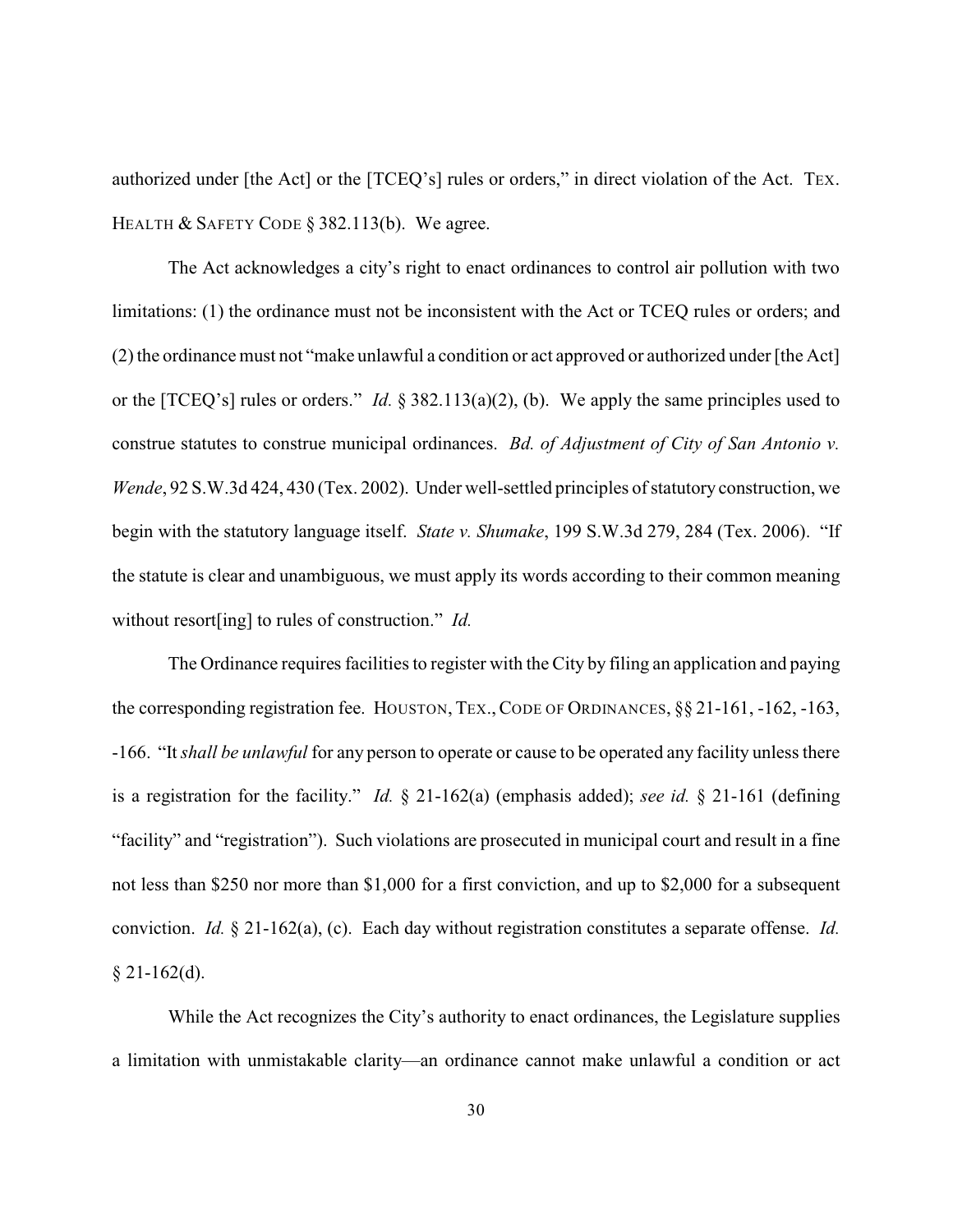approved under the Act or TCEQ rules or orders. TEX. HEALTH & SAFETY CODE § 382.113(b); *see S. Crushed Concrete, LLC*, 398 S.W.3d at 679 ("The plain language of section 382.113(b) unmistakably forbids a city from nullifying an act that is authorized by either the [Act] or . . . the [TCEQ's] rules or orders."). Under the Act, the TCEQ has the authority to authorize air emissions, which includes the authority to issue and enforce permits for sources of air contaminants. *Id.* § 382.051. The TCEQ administers pre-construction permits, operating permits, special permits, and "other permits as necessary." *Id.* Thus, a facility may have a permit issued by the TCEQ allowing it to operate within the City's jurisdiction, and may be in full compliance with the permit conditions, yet the facility's operation will be unlawful if the facility has not also registered with the City. HOUSTON,TEX.,CODE OF ORDINANCES, § 21-162(a). In *Southern Crushed Concrete, LLC*, the City denied Southern Crushed Concrete's municipal permit application even though the TCEQ had previously issued an air-quality permit authorizing construction of the facility. 398 S.W.3d at 677. The ordinance at issue there, which imposed location restrictions, made unlawful an act approved by the TCEQ and consequently was preempted. *Id.* We explained that "a city may not pass an ordinance that effectively moots a [TCEQ] decision," which is precisely the effect of the City's registration requirement in this case. *Id.* at 679. The City's requirement that a facility must register to operate lawfully effectively moots the effect of a TCEQ permit that has been issued and allows a facility to operate lawfully. Accordingly, the Ordinance's registration requirement is preempted by the Act.

Because the registration requirement is preempted by the Act, we need not address the accompanying fees, fines, or definition of "facility." *See* HOUSTON, TEX., CODE OF ORDINANCES,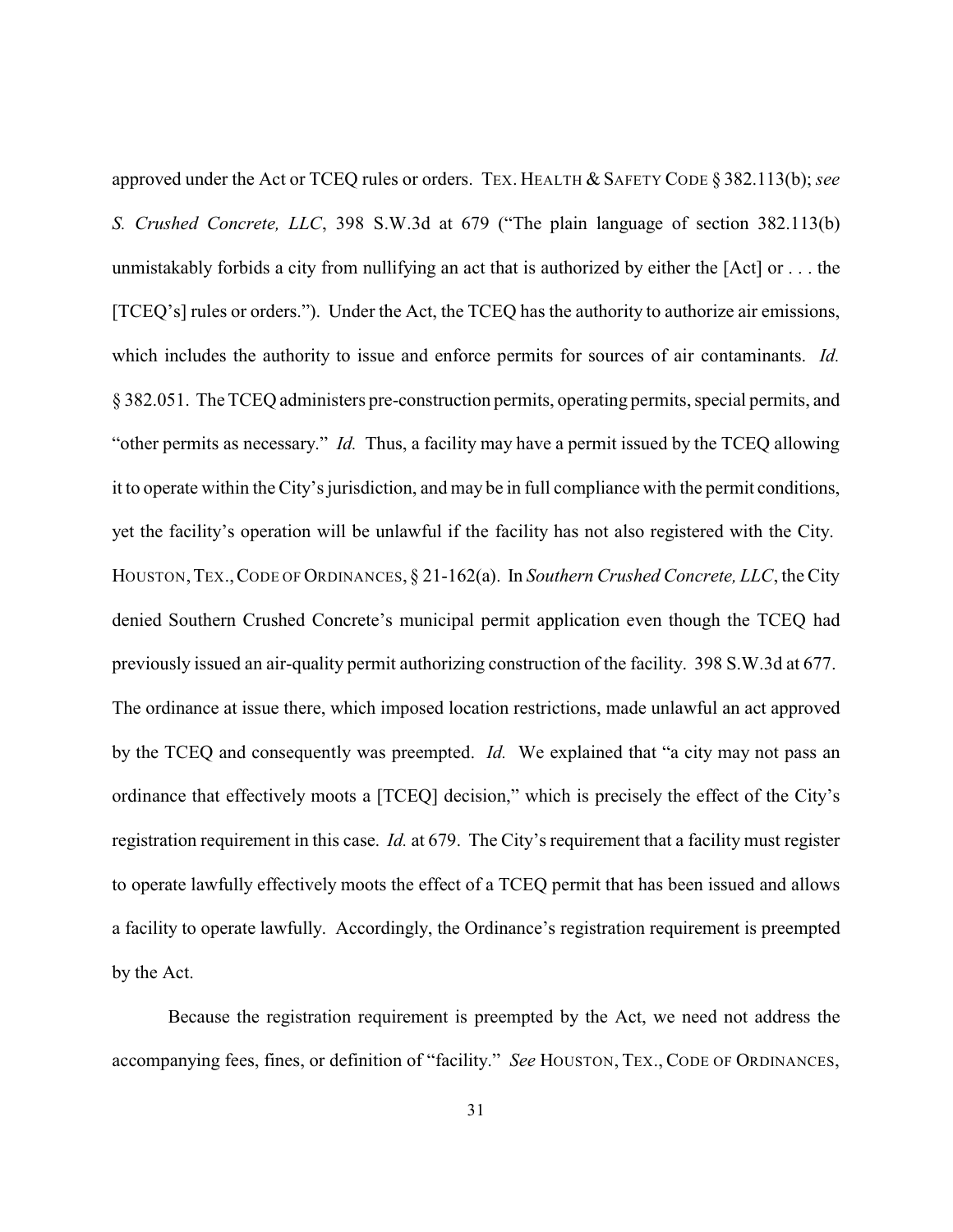§§ 21-161, 162(c)–(d), -163. We hold that the Ordinance registration provisions in sections 21-161, 21-162, 21-163, and 21-166 are preempted.

## **IV. Incorporation of TCEQ Rules**

The Ordinance is preempted only to the extent that it is inconsistent with the Act or the Water Code. *See Dall. Merch.'s & Concessionaire's Ass'n*, 852 S.W.2d at 491. Therefore, while the enforcement provisions of the Ordinance in section 21-164(c) through (f) are preempted, the incorporation of TCEQ rules remains unless, as BCCA Appeal Group argues, such incorporation violates the Texas Constitution. *See* TEX. CONST. art. II, § 1 (guaranteeing separation of powers); *id.* art. XI, § 5(a) (creating home-rule authority). The court of appeals concluded that the incorporation was lawful because the Court of Criminal Appeals has "already upheld the Legislature's delegation of air-quality rulemaking and enforcement authority to [the] TCEQ"; the TCEQ has adopted the rules codified in the incorporated Administrative Code provisions to implement the powers and duties delegated to it by the Legislature; and the City's incorporation of those rules is pursuant to that lawful delegation to ensure that the Ordinance remains consistent with state law. S.W.3d at We agree that the Ordinance's incorporation of TCEQ rules does not unconstitutionally delegate the city council's lawmaking power.

The Ordinance incorporates ten chapters of TCEQ rules found in the Administrative Code "as they currently are and as they may be changed from time to time . . . as if written word for word in this section." HOUSTON, TEX., CODE OF ORDINANCES,  $\S$  21-164(a). BCCA Appeal Group argues that the Ordinance's adoption of future amendments unconstitutionally delegates core lawmaking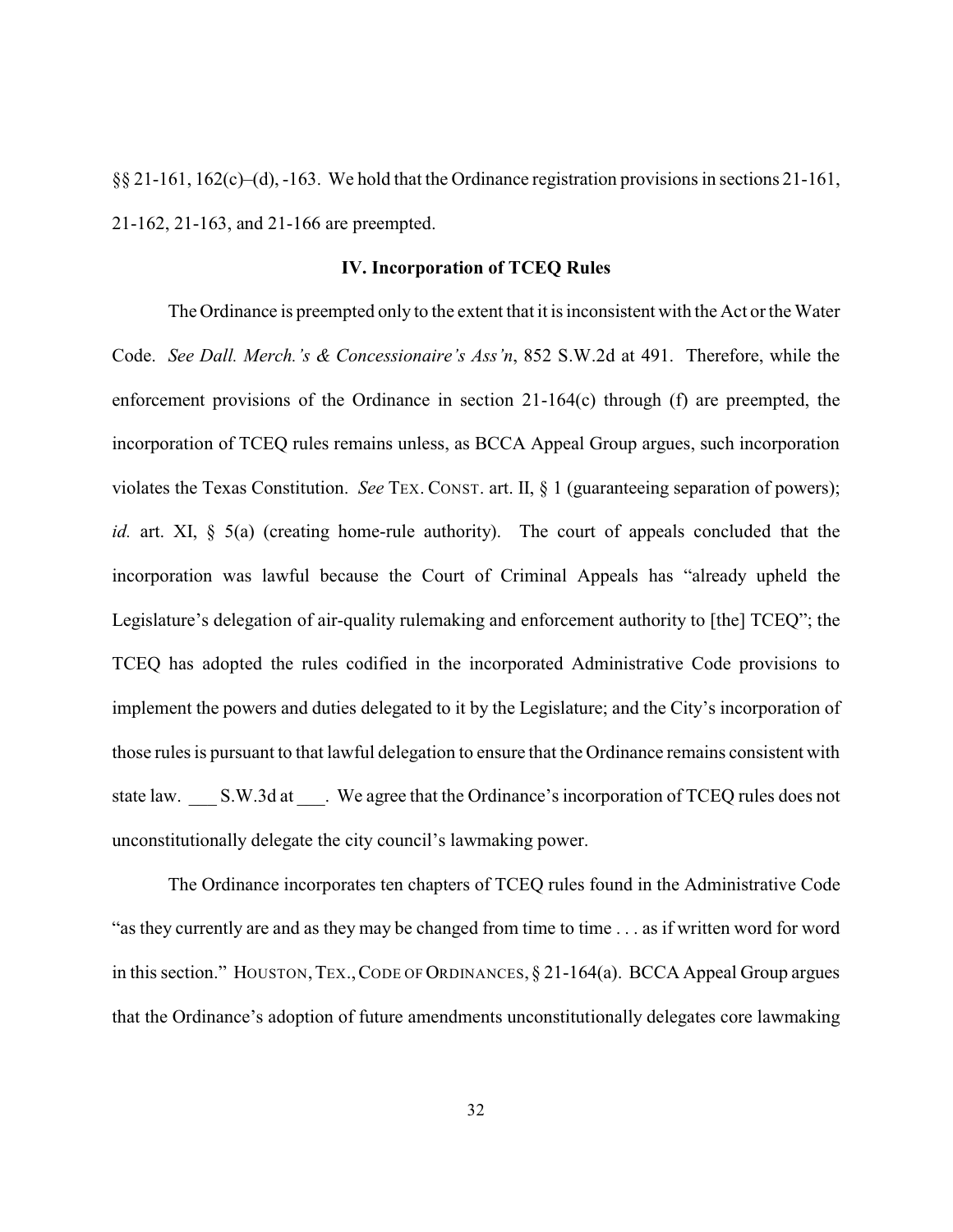power from the city council to the TCEQ. The nondelegation doctrine of the Texas Constitution states:

The powers of the Government of the State of Texas shall be divided into three distinct departments, each of which shall be confided to a separate body of magistracy, to wit: Those which are Legislative to one; those which are Executive to another, and those which are Judicial to another; and no person, or collection of persons, being of one of these departments, shall exercise any power properly attached to either of the others, except in the instances herein expressly permitted.

TEX.CONST. art. II, § 1. "The nondelegation doctrine should be used sparingly," and "courts should, when possible, read delegations narrowly to uphold their validity." *Tex. Boll Weevil Eradication Found., Inc. v. Lewellen*, 952 S.W.2d 454, 475 (Tex. 1997).

BCCA Appeal Group agrees that a reference to a currently existing statute would be constitutional, but argues that the Ordinance's incorporation of TCEQ rules "as theymay be changed from time to time" is a separation-of-powers violation because it impermissibly delegates the city council's core lawmaking power. The City cites *Trimmier v. Carlton*, which explained that courts will give effect to the intention of the Legislature where an act adopts another act along with amendments thereto, and the subsequent amendments will apply. 296 S.W. 1070, 1074 (Tex. 1927). This principle has been codified: "Unless expressly provided otherwise, a reference to any portion of a statute or rule applies to all reenactments, revisions, or amendments of the statute or rule." TEX. GOV'T CODE § 311.027. Thus, the City argues, the Ordinance's adoption of TCEQ rules as they may be changed from time to time is permissible and does not violate the separation-of-powers doctrine. While section 311.027 does not relate directly to the nondelegation doctrine, as it is the Legislature referencing its own legislative acts, we note that principles used for statutory construction also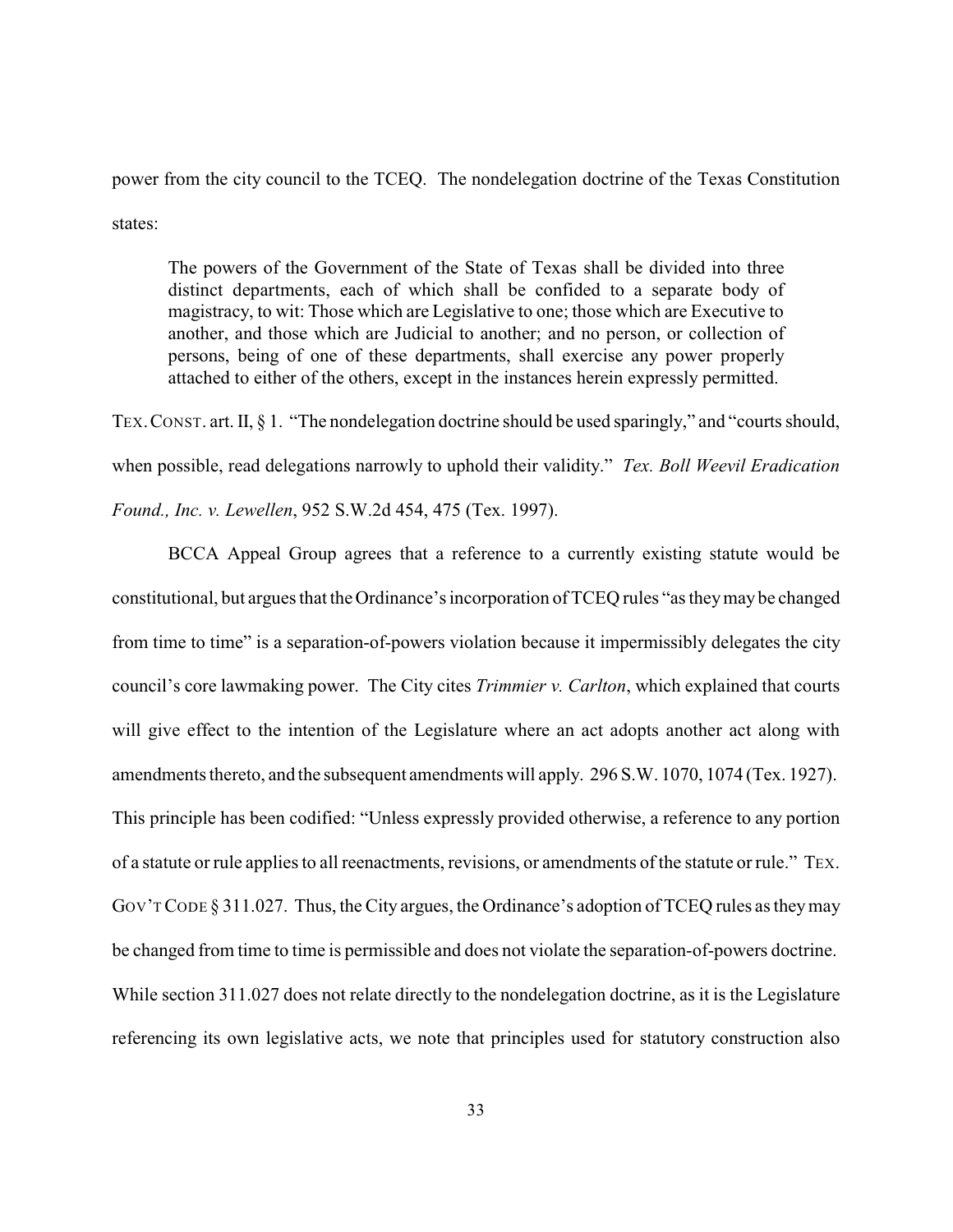govern construction of ordinances. *Bd. of Adjustment of City of San Antonio*, 92 S.W.3d at 430. Therefore, a municipality's incorporation of reenactments and amendments is constitutionally permissible, if the delegation to that agency is permissible.

Neither BCCA Appeal Group nor the City has directed us to, and we have not found, any cases addressing the constitutionality of a home-rule city's ordinance that expressly incorporates state agency rules, as they exist, and as they may be amended in the future.<sup>11</sup> Therefore, we look to case law analogous to the crux of the current issue, whether a city may delegate its lawmaking authority to a state agency, and conclude that it may.<sup>12</sup>

In *Kousal v. Texas Power & Light Co.*, we addressed a related, but distinguishable, issue. 179 S.W.2d 283, 285 (Tex. 1944). The Legislature delegated the governmental function of fixing and regulating utility rates to home-rule municipalities. *Id.* The Court explained, "[W]hen so delegated, it must be exercised by the agency or municipality to whom it is intrusted for the benefit of its people, and they cannot delegate it to anybody else." *Id.* Similarly, in *City of Galveston v. Hill*, we held that the City's contract with a private entity "must not involve the redelegation of

<sup>&</sup>lt;sup>11</sup> *Ex Parte Elliott* is cited by both parties and distinguished by the court of appeals. \_\_\_ S.W.3d \_\_\_; 973 S.W.2d 737, 738–39 (Tex. App.—Austin 1998, pet. ref'd). It is neither controlling nor does it directly address the relevant issue here. In *Ex Parte Elliott*, a state statute defined "hazardous waste," an allegedly "essential element" of the prohibited conduct, as "solid waste identified or listed as a hazardous waste by the administrator of the United States Environmental Protection Agency under the federal Solid Waste Disposal Act, as amended by the Resource Conservation and Recovery Act of 1976, as amended." *Ex Parte Elliott*, 973 S.W.2d at 738–39. The Third Court of Appeals held that the state statute adopted by reference the federal act and the regulations promulgated thereunder, which were in effect on the date the statute was enacted, and the statute was not an unlawful delegation of power. *Id.* at 742. But the court never reached the issue of whether adoption or incorporation of future laws, rules, or amendments thereto would have been constitutional. *Id.* We therefore agree with the court of appeals that *Ex Parte Elliott* is inapposite.

<sup>&</sup>lt;sup>12</sup> In *City of Weslaco v. Melton*, we held an ordinance valid that "adopts word for word the short form of the milk ordinance requiring pasteurization as suggested and recommended by the United States Public Health Service." 308 S.W.2d at 19. Although the Court did not discuss nondelegation principles as they were not raised, the Court implicitly accepted ordinance delegation of core lawmaking power from the city council to an agency.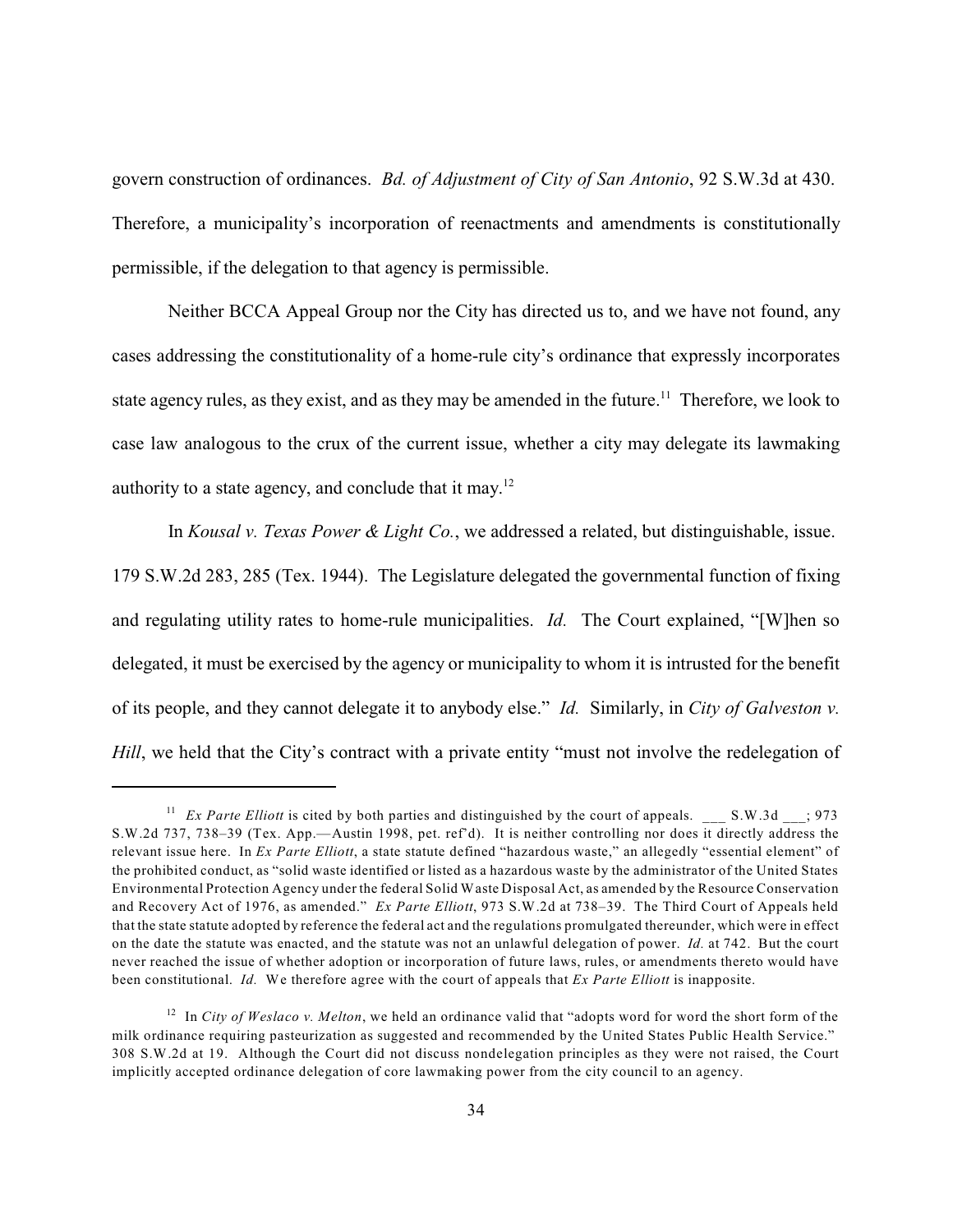governmental or legislative functions of the [city] board of trustees," which was delegated the task of managing and controlling the Galveston Wharves. 519 S.W.2d 103, 104–05 (Tex. 1975). The statute in *Hill* mandated, "If the city is operating under a Home Rule Charter and said Charter contains provisions requiring that the improvements and facilities be managed or controlled by a board of trustees, then the provisions of such Charter shall be followed." *Id.* at 104. The City of Galveston included in its charter that "[t]he Galveston Wharves, and the income and revenue therefrom, shall be fullymanaged, controlled, maintained and operated by a Board of Trustees." *Id.*  Thus, according to the statute and Galveston City Charter, the setting of rates and determination of policies, being governmental functions, were reserved for the board of trustees and could not be delegated away. *Id.* at 105. In *Kousal*, the Legislature specifically delegated a governmental function to municipalities, disallowing a redelegation from the municipality to anyone else. *Kousal*, 179 S.W.2d at 285. In *Hill*, the Legislature prescribed that the function must be performed according to a city's charter, and the charter specifically mandated who must perform the function. *Hill*, 519 S.W.2d at 104–05. In both cases, specific limitations provided through statute or city charter prevented the delegation at issue. *See id.*; *Kousal*, 179 S.W.2d at 285. No such limitation is present here. Instead, the statute recognizes the City's ability to enact an ordinance so long as it is not inconsistent with the Act or TCEQ rules or orders. TEX. HEALTH & SAFETY CODE § 382.113.

Similarly, both cases that BCCA Appeal Group relies on for the proposition that a city may not delegate the transaction of city business are distinguishable. In *DeSoto Wildwood Development, Inc. v. City of Lewisville*, the Second Court of Appeals concluded there was no evidence that the city attorney had been authorized by the city council to act to bind the city, and thus the city attorney's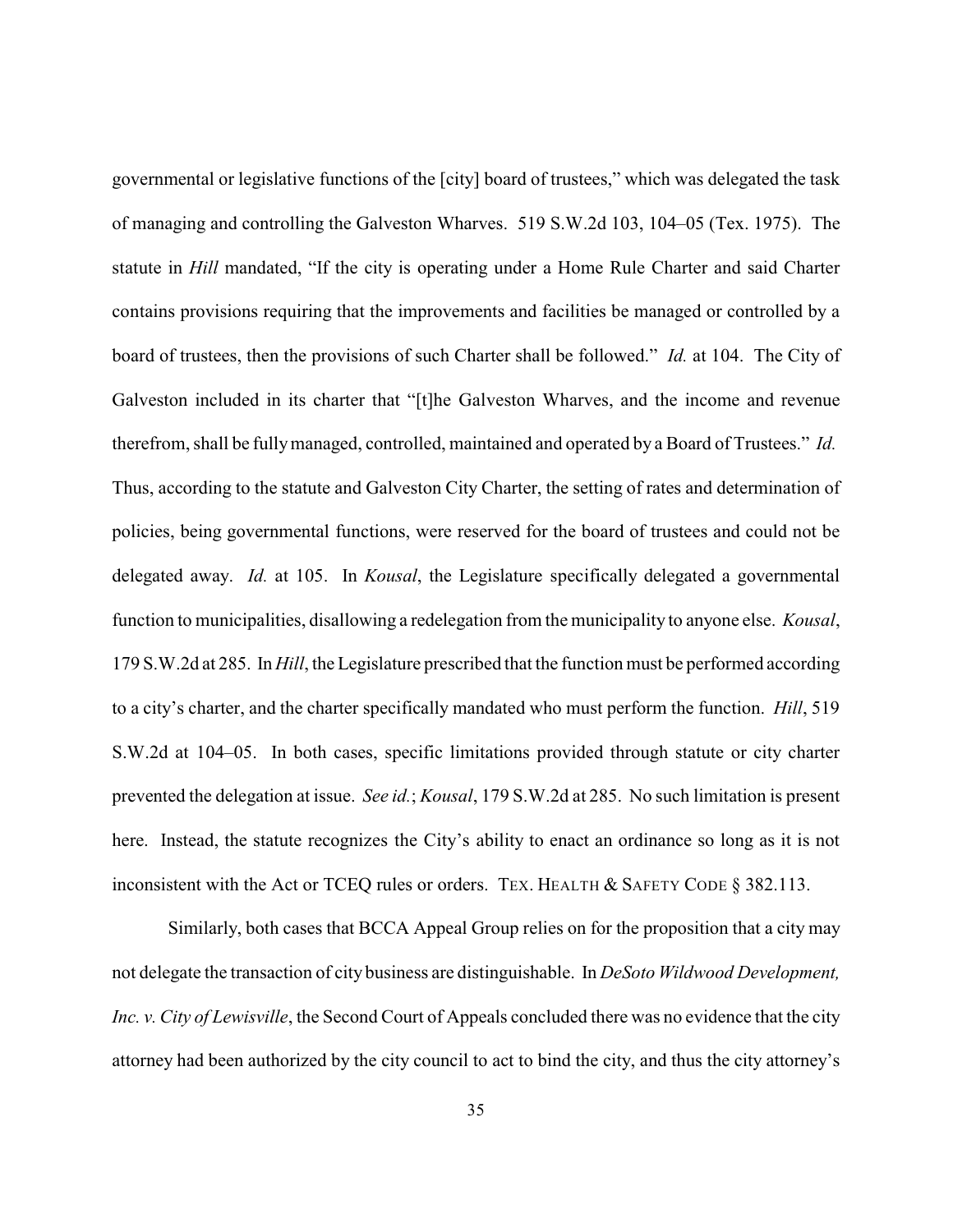statements in a pre-suit letter to the developer were not binding on the city. 184 S.W.3d 814, 826 (Tex. App.—Fort Worth 2006, no pet.). In *Whittington v. City of Austin*, an eminent domain case, the intent to condemn the land was expressly nondelegable by legislative and constitutional limitations. 174 S.W.3d 889, 900 (Tex. App.—Austin 2005, pet. denied) (relying on *Burch v. City of San Antonio*, 518 S.W.2d 540, 544–45 (Tex. 1975), which held that "home rule cities are not given the authority to delegate the power of eminent domain to subordinate agencies" in view of the limitations of the specific civil statutes that grant and define the city's power of eminent domain and require the city's governing bodyitself to condemn property). *DeSoto Wildwood Development* deals with an individual attempting to bind the city without city approval, and *Whittington* involves express constitutional and statutory limitations. *DeSoto Wildwood Development, Inc*, 184 S.W.3d at 826; *Whittington*, 174 S.W.3d at 900. Neither case involves a city council delegating authority to a state agency where no statutory limitation exists.

A home-rule municipality does not derive its power to enact ordinances from the Legislature. *Dall. March.'s & Concessionaire's Ass'n*, 852 S.W.2d at 490–91; *see* TEX.CONST. art. XI, § 5(a). In other words, the Legislature does not delegate legislative power to cities; a home-rule city looks to the Legislature and Constitution only for limitations on its power to enact ordinances. *Dall. March.'s & Concessionaire's Ass'n*, 852 S.W.2d at 490–91; *see* TEX. CONST. art. XI, § 5(a)*.* Here, no statutory or constitutional provisions limit the City's incorporation of TCEQ rules. In fact, the Act's comprehensive statutory scheme allows a city to enact an ordinance "not inconsistent" with the Act or TCEQ rules or orders. TEX. HEALTH  $&$  SAFETY CODE § 382.113(a)(2), (b). The Legislature has given the TCEQ the authority to administer the Act, and the TCEQ has the "powers